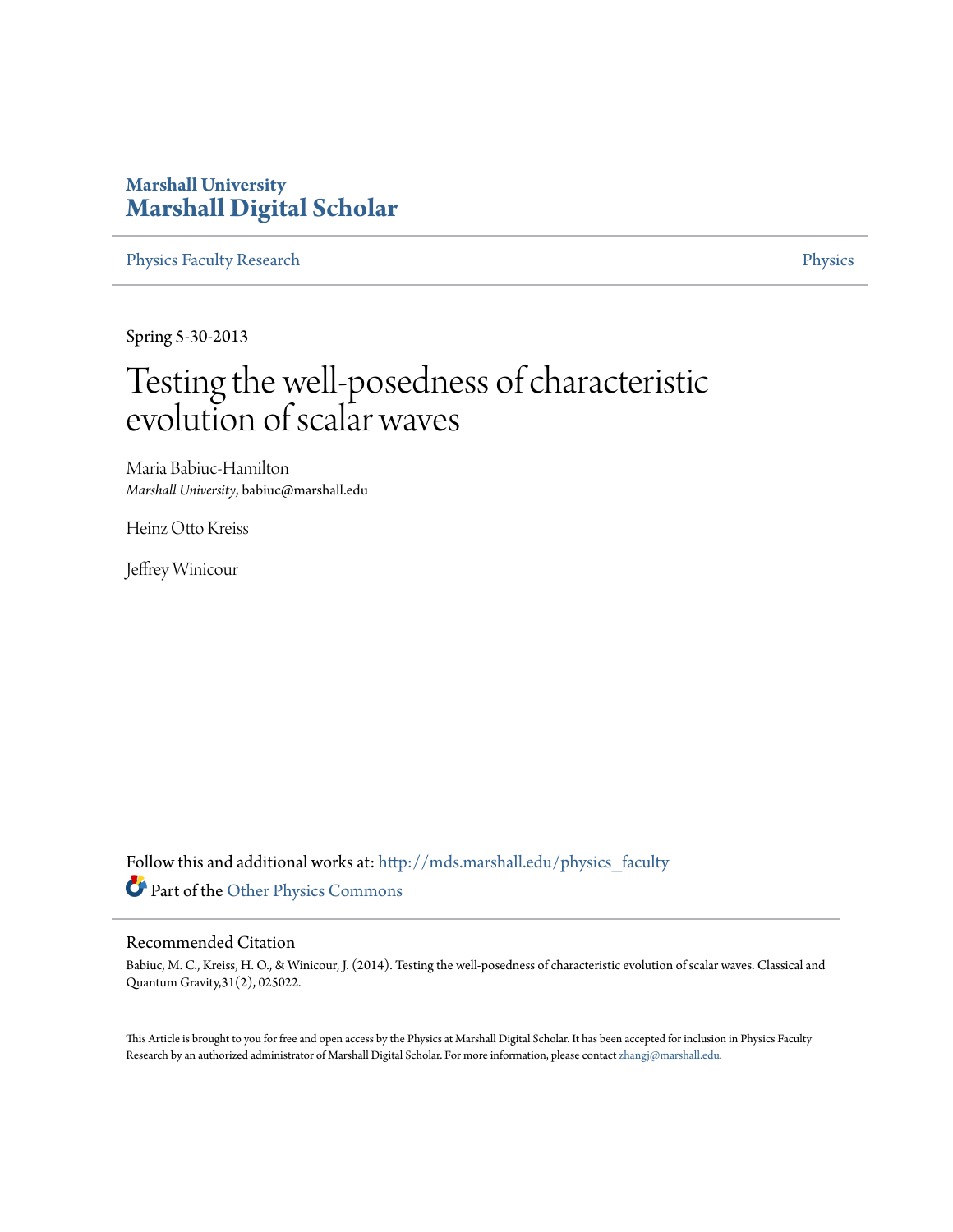### Testing the well-posedness of characteristic evolution of scalar waves

M. C. Babiuc<sup>1</sup>, H-O. Kreiss<sup>2,3</sup> and J. Winicour<sup>3,4</sup>  $1$ <sup>1</sup>Department of Physics Marshall University, Huntington, WV 25755, USA  $2$ NADA, Royal Institute of Technology, 10044 Stockholm, Sweden  $3$ Max-Planck-Institut für Gravitationsphysik, Albert-Einstein-Institut, 14476 Golm, Germany  $<sup>4</sup> Department of Physics and Astronomy$ </sup> University of Pittsburgh, Pittsburgh, PA 15260, USA

Recent results have revealed a critical way in which lower order terms affect the well-posedness of the characteristic initial value problem for the scalar wave equation. The proper choice of such terms can make the Cauchy problem for scalar waves well posed even on a background spacetime with closed lightlike curves. These results provide new guidance for developing stable characteristic evolution algorithms. In this regard, we present here the finite difference version of these recent results and implement them in a stable evolution code. We describe test results which validate the code and exhibit some of the interesting features due to the lower order terms.

PACS numbers: 04.20Ex, 04.25Dm, 04.25Nx, 04.70Bw

#### I. INTRODUCTION

We develop and test computational evolution algorithms based upon a recent proof of the well-posedness of characteristic initial value and boundary problems for a scalar wave [1]. Well-posedness requires the existence of a unique solution which depends continuously upon the data with respect to an appropriate norm. Characteristic problems consist of finding a solution of a hyperbolic system of partial differential equations where the initial data is given on a characteristic hypersurface, i.e. a lightlike hypersurface for the case of scalar waves in Minkowski space. Whereas, the Cauchy problem for initial data on a spacelike surface is well posed with respect to an  $L_2$  norm, this is not necessarily true for the Cauchy problem for initial data on a characteristic surface. For example, the characteristic Cauchy problem for the equation,  $\partial_t \partial_x \Phi = S$ , on the domain  $t > 0, -\infty < x < \infty$  with compact source  $S(t, x)$  and compact initial data  $\Phi(0, x)$  on the characteristic  $t = 0$ , allows the solution freedom  $\Phi(t, x) \to \Phi(t, x) + q(t)$ , where  $q(t)$ is independent of the initial data. This lack of uniqueness caused by waves entering from past null infinity  $(x = -\infty)$ cannot be remedied by requiring a finite  $L_2$  norm (integrated over x) because this would also rule out the existence of bonafide waves generated by the source S which travel to  $x = +\infty$ . However, the recent work [1] showed that the corresponding Cauchy problem for the modified wave equation

$$
\partial_t(\partial_x + a)\Phi = 0, \quad a > 0 \tag{1.1}
$$

is well posed with respect to an  $L_2$  norm. When translated back, this result corresponds to the well-posedness of the original problem with  $a = 0$  in terms of a finite  $L_2$  norm that is exponentially weighted by the factor  $e^{-ax}$ , which rules out waves entering from  $x = -\infty$  but allows waves from the source to propagate to  $x = +\infty$ . In this sense, the original problem is well posed as an initial-boundary value problem with a boundary condition at  $x = -\infty$ . However, the benevolent behavior of the modified equation is more general. The Cauchy problem for (1.1) on the periodic domain  $0 \leq x \leq 1$  is well posed, and this property extends to higher dimensional wave equations, e.g.

$$
\partial_t(\partial_x + a)\Phi + \partial_y^2 \Phi = 0, \quad a > 0, \quad -\infty < y < \infty. \tag{1.2}
$$

This is a surprising result since the problem with  $a > 0$  is well posed even when the characteristics in the x-direction form closed lightlike curves, in which case a signal propagates instantaneously back to the emitter. The corresponding problem with  $a \leq 0$  is ill posed. The importance of the condition  $a > 0$  on a lower order term had not been previously recognized in the characteristic initial value problem for the wave equation.

These results based upon the modified wave equation generalize to characteristic initial value problems for quasilinear waves in higher dimensions. Furthermore, this approach allows application to characteristic problems the standard technique [2] of proving well-posedness by splitting the problem into a Cauchy problem and a local half-plane problem, and then proving that these individual problems are well posed. In particular, the main result in [1] is the well-posedness of the null-timelike initial-boundary value problem for quasilinear scalar waves

$$
g^{ab}\nabla_a\nabla_b\Phi = S(\Phi, \partial_c\Phi, x^c)
$$
\n(1.3)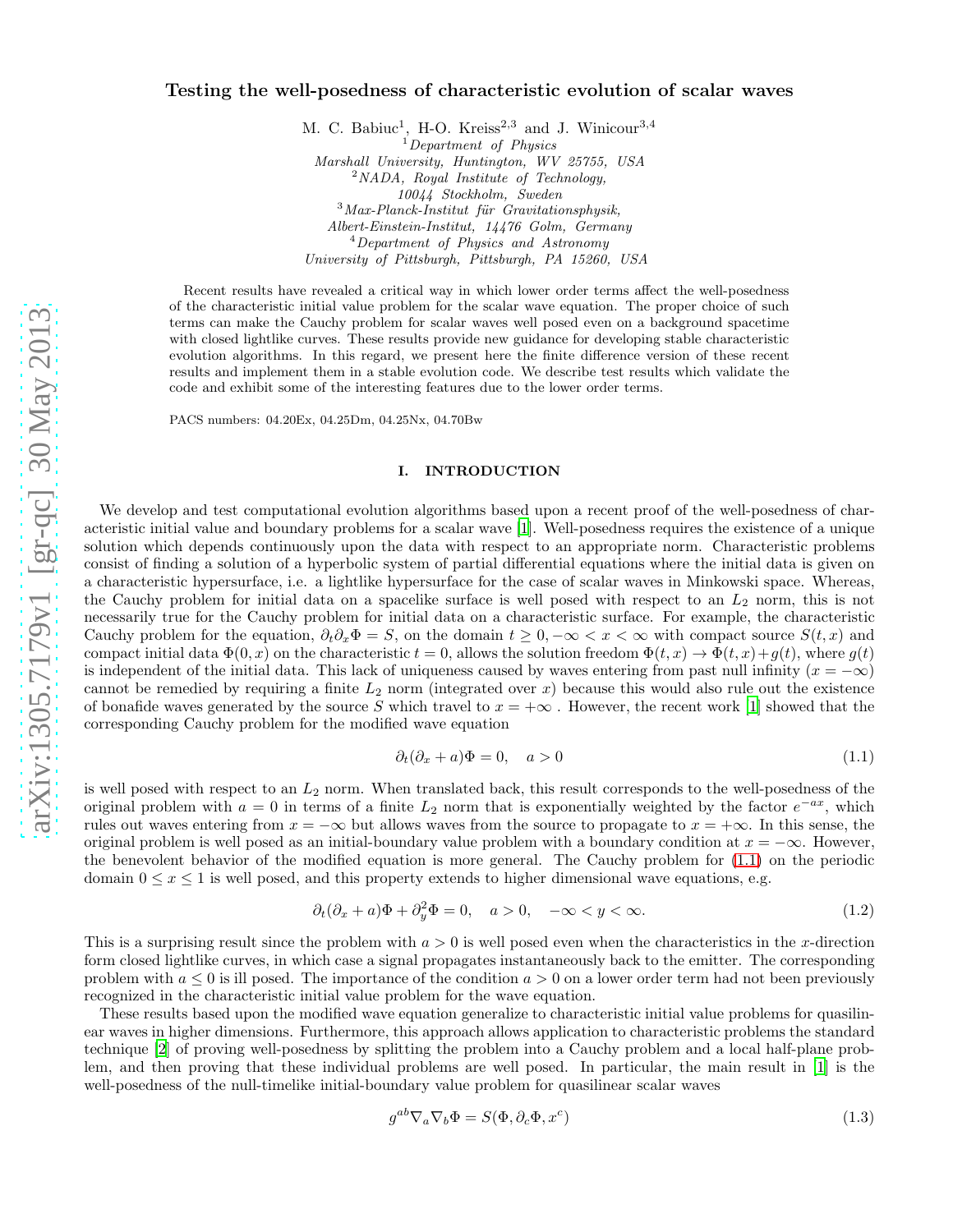propagating on an asymptotically flat curved space background with source S, where the metric  $g^{ab}$  and its associated covariant derivative  $\nabla_a$  are explicitly prescribed functions of  $(\Phi, x^c)$ . In coordinates based upon the retarded time  $t = const$  outgoing lightcones, the metric takes the Bondi-Sachs form [3, 4]

$$
g_{ab}dx^{a}dx^{b} = -(e^{2\beta}W - r^{-2}h_{AB}W^{A}W^{B})dt^{2} - 2e^{2\beta}dtdr - 2h_{AB}W^{B}dtdx^{A} + r^{2}h_{AB}dx^{A}dx^{B},
$$
\n(1.4)

where  $x^A$  are angular coordinates along the outgoing light rays, r is a surface area coordinate and the coefficients β, W, W<sup>A</sup> and  $h_{AB}$  have the appropriate falloff for asymptotic flatness. The quasilinear wave equation (1.3) with asymptotically flat metric (1.4) becomes:

$$
\frac{1}{r}(-2\partial_t\partial_r + W\partial_r^2)(r\Phi) + (\partial_r W)\partial_r\Phi - \frac{1}{r^2}D_A(W^A\partial_r\Phi) - \frac{1}{r^2}\partial_r(W^A D_A\Phi) + \frac{1}{r^2}D_A(e^{2\beta}D^A\Phi)
$$
\n
$$
= e^{2\beta}S(\Phi, \partial_c\Phi, x^c),
$$
\n(1.5)

where  $D_A$  is the covariant derivative with respect to the conformal 2-metric  $h_{AB}$ . The null-timelike problem on this background consists of determining  $\Phi$  in the region  $(r > R, t > 0)$  given data  $\Phi(0, R, x^A)$  on the initial null hypersurface  $t = 0$  and on the timelike worldtube  $r = R$ . The well-posedness of this problem was established in [1] by considering the modified problem in terms of the variable  $\Psi = e^{aR/r}\Phi$ , with  $a > 0$ , which has the same effect as the *a*-term in  $(1.2)$ .

The use of null coordinates, as introduced by Bondi [3], was key to the understanding and the geometric treatment of gravitational waves in the full nonlinear context of general relativity [4, 5]. The physical picture underlying the nulltimelike problem for Einstein's equations [6] is that the worldtube data represent the outgoing gravitational radiation emanating from interior matter sources, while ingoing radiation incident on the system is represented by the initial null data. This problem has been developed into a Cauchy-characteristic matching scheme in which the worldtube data is supplied by a Cauchy evolution of the interior sources (see [7] for a review). Although characteristic evolution codes have been successful at simulating many such problems, the well-posedness of the null-timelike problem for the Einstein equations has not yet been established. The recent proof of well-posedness of the corresponding problem for the quasilinear wave equation  $(1.5)$  is a first step toward treating the gravitational case [1].

In this paper, we show how this new approach can be implemented as numerically stable characteristic evolution codes. The fundamental understanding of characteristic evolution is in a primitive state in comparison to Cauchy evolution. For that reason, it is most useful to restrict our attention to model problems in a 3-dimensional spacetime. The stability of variable coefficients and quasilinear problems is based upon the stability of constant coefficients problems under lower order perturbations. The model problems considered here provide the basis for the stable treatment of more general problems. In Sec. II we establish the stability of characteristic evolution algorithms for the Cauchy problem. Test results for this problem are presented in Sec. III. Besides confirming the expected stability properties, the simulations reveal interesting features.

In Sec. IV we describe a boundary algorithm for the half-plane problem and prove that it is numerically stable provided  $a > 0$ . In Sec. V we test this algorithm, and simulate the effect of boundaries.

The standard finite difference conventions, notation and techniques are described in [8], where further details can be found.

#### II. EVOLUTION ALGORITHMS FOR THE CAUCHY PROBLEM

We consider the Cauchy problems for a scalar field  $\Phi$  for the double-null system

$$
\partial_t(\partial_x \Phi + a\Phi) = \partial_y^2 \Phi - 2b\partial_y \Phi + S, \quad \Phi(0, x, y) = f(x, y), \tag{2.1}
$$

and the null-timelike system

$$
\partial_t(\partial_x \Phi + a\Phi) = (\partial_x^2 + \partial_y^2)\Phi - 2b\partial_y \Phi + S, \quad \Phi(0, x, y) = f(x, y), \tag{2.2}
$$

with smooth initial data  $f(x, y)$  and source  $S(t, x, y)$ , where a and b are real constants. Both the t and x directions are characteristic (lghtlike or null) for (2.1), whereas the t direction is timelike for (2.2). We include the  $b\partial_y\Phi$  term to illustrate how lower order terms enter the analysis. Note that the systems (2.1) and (2.2) are not transformable into each other and have essentially different stability properties (compare (2.8) and (2.11) below).

In [1] the well-posedness of these problems, for  $a > 0$ , was established by two methods: Fourier-Laplace theory and the energy method. Here we apply these methods to establish the stability of the discretized version of these problems. We approximate  $(2.1)$  on a uniform spatial grid  $(x_{j_1}, y_{j_2})$  by

$$
\frac{\partial}{\partial t}(D_{0x}\Phi + a\Phi) = D_{+y}D_{-y}\Phi - 2bD_{0y}\Phi, \qquad (2.3)
$$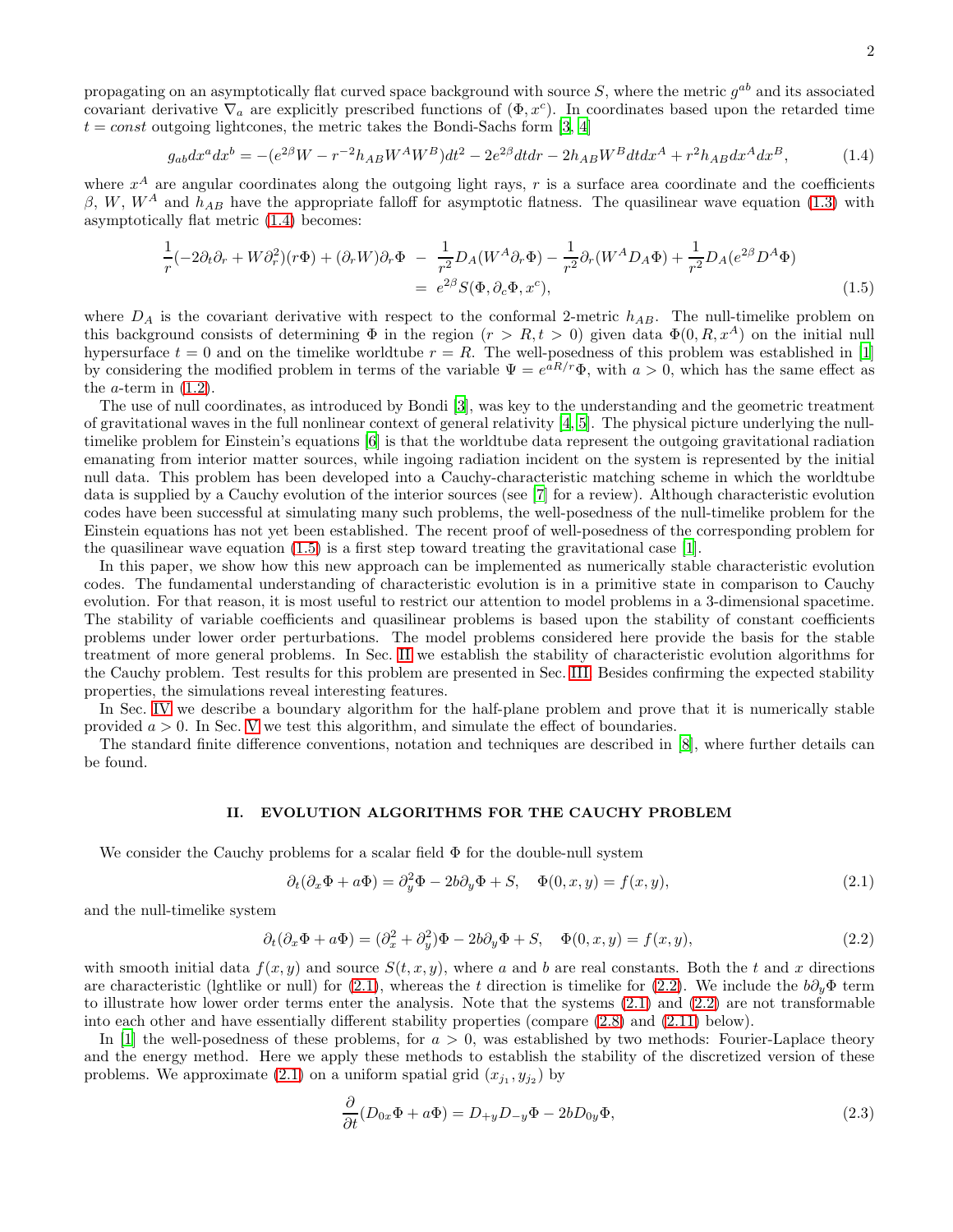and approximate (2.2) by

$$
\frac{\partial}{\partial t}(D_{0x}\Phi + a\Phi) = (D_{+x}D_{-x} + D_{+y}D_{-y})\Phi - 2bD_{0y}\Phi,
$$
\n(2.4)

in terms of the second order accurate centered  $(D_0)$  and sidewise  $(D_{\pm})$  finite difference operators [8] acting on the grid function  $\Phi(t, j_1, j_2) = \Phi(t, x_{j_1}, y_{j_2})$ . For this Cauchy problem, we keep the time variable continuous and use the method of lines to treat the resulting system of ordinary differential equations.

#### A. The Fourier-Laplace method

The analysis given in [1] showed that both the double-null and null-timelike problems are well posed for  $a > 0$ . Although there are growing modes, for any initial data f there is a constant  $\delta$  which does not depend upon  $\omega_1$  and  $\omega_2$  such that  $\Re s \leq \delta$ , so that the growth rate is bounded. For  $a < 0$ , both problems are ill-posed.

The treatment of the continuum problem can be based upon the Fourier decomposition

$$
\Phi(t,x,y) = \frac{1}{2\pi} \int_{\omega_1 = -\infty}^{+\infty} \int_{\omega_2 = -\infty}^{+\infty} \hat{\Phi}(\omega_1, \omega_2, t) e^{i(\omega_1 x + \omega_2 y)} d\omega_1 d\omega_2 \tag{2.5}
$$

on the domain  $(-\infty < (x, y) < +\infty)$ . First consider the double-null problem (2.1) with source  $S = 0$ . After substituting  $(2.5)$  in  $(2.1)$ , we obtain the Fourier space evolution equation

$$
\partial_t \hat{\Phi} = s \hat{\Phi} \tag{2.6}
$$

where

$$
s = -\frac{\omega_2^2 + 2ib\omega_2}{a + i\omega_1} \tag{2.7}
$$

and

$$
\Re s = -\frac{a\omega_2^2 + 2b\omega_1\omega_2}{a^2 + \omega_1^2}.
$$
\n(2.8)

Thus for

$$
|2b\omega_1| > |a\omega_2| \tag{2.9}
$$

there are growing modes with  $\Re s > 0$ . However, for  $a > 0$ ,

$$
\Re s = -\frac{a\omega_2^2 + 2b\omega_1\omega_2}{a^2 + \omega_1^2} = -\frac{a\left(\omega_2 + (b/a)\omega_1\right)^2}{a^2 + \omega_1^2} + \frac{b^2\omega_1^2}{a(a^2 + \omega_1^2)} \le \frac{b^2}{a}.
$$
\n(2.10)

so that the exponential growth is bounded independently of  $(\omega_1, \omega_2)$  and the problem is well posed.

For the null-timelike problem (2.2),

$$
\Re s = -\frac{a(\omega_2^2 + \omega_1^2) + 2b\omega_1\omega_2}{a^2 + \omega_1^2}.
$$
\n(2.11)

In this case there are no growing modes for  $a > 0$ , provided  $|b| \le a$ . For  $a < 0$ ,  $\Re s \to +\infty$  as  $\omega_2^2 \to +\infty$  with  $\omega_1$  fixed so that there is unbounded exponential growth and the problem is ill posed.

In order to establish the analogous finite difference results, we consider the discretized equation (2.3) on a 2 dimensional periodic grid

$$
x_{j_1} = h j_1, \ y_{j_2} = h j_2, \ (j_1, j_2) = [0, N - 1], \ h = 2\pi/N
$$
\n(2.12)

for the grid function

$$
\Phi(t)_{j_1,j_2} = \Phi(t, x_{j_1}, y_{j_2})
$$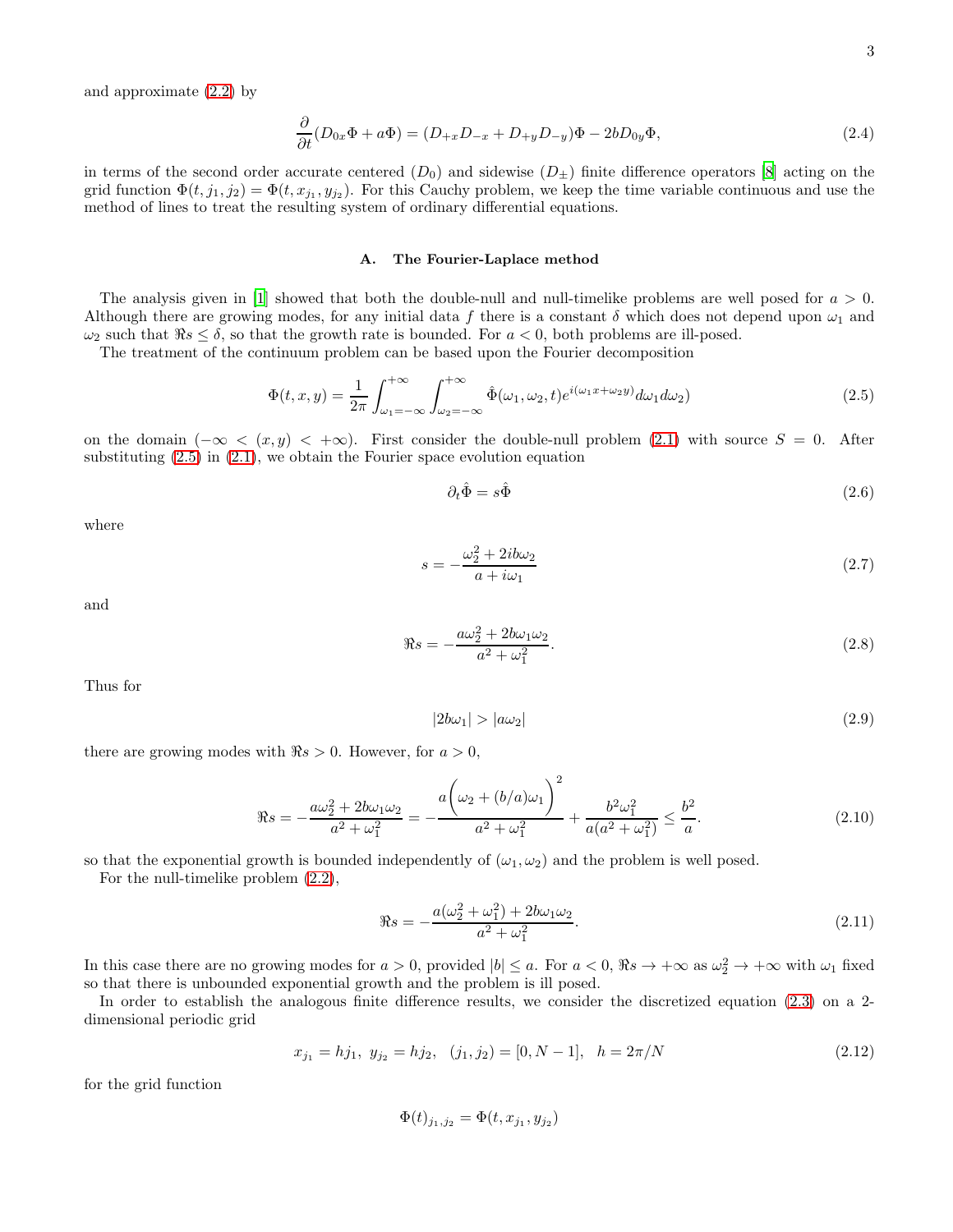with  $2\pi$ -periodicity,

$$
\Phi(t, x, y) = \Phi(t, x + 2\pi, y + 2\pi) \Longrightarrow \Phi(t, j_1, j_2) = \Phi(t, j_1 + N, j_2 + N). \tag{2.13}
$$

After representing  $\Phi$  in terms of the discrete Fourier transform

$$
\Phi(t,j_1,j_2) = \frac{1}{N} \sum_{\omega_1=0}^{N-1} \sum_{\omega_2=0}^{N-1} \hat{\Phi}(\omega_1,\omega_2,t) e^{ih(\omega_1 j_1 + \omega_2 j_2)}
$$
\n(2.14)

and substituting in (2.1), we obtain the discrete Fourier space evolution equation

$$
\partial_t \hat{\Phi} = s \hat{\Phi},\tag{2.15}
$$

where now

$$
s = -\left(\frac{2 - e^{ih\omega_2} - e^{-ih\omega_2}}{h} + b(e^{ih\omega_2} - e^{-ih\omega_2})\right) / (\frac{e^{ih\omega_1} - e^{-ih\omega_1}}{2} + ah).
$$
 (2.16)

With the notation

$$
\omega_{10} = \frac{\sin(h\omega_1)}{h}, \quad \omega_{20} = \frac{\sin(h\omega_2)}{h}, \quad \omega_{21} = \frac{\sin(h\omega_2/2)}{h/2},\tag{2.17}
$$

(2.16) takes a form similar to the analytic expression (2.7),

$$
s = -\frac{\omega_{21}^2 + 2ib\omega_{20}}{a + i\omega_{10}}.\t(2.18)
$$

Therefore

$$
\Re s = -\frac{a\omega_{21}^2 + 2b\omega_{20}\omega_{10}}{a^2 + \omega_{10}^2} \n= -\left(4a\sin^2(\frac{\omega_2 h}{2}) + 2b\sin(\omega_2 h)\sin(\omega_1 h)\right) / \left(h^2 a^2 + \sin^2(\omega_1 h)\right).
$$
\n(2.19)

The stability of the finite difference algorithm requires that there is a constant  $\delta > 0$  such that  $\Re s \leq \delta$  for all  $(\omega_1 h, \omega_2 h)$  [8]. Since the numerator of (2.19) is bounded, an examination of the denominator of (2.19) shows that this is certainly true if there is a constant  $\delta_1 > 0$  such that  $|\sin \omega_1 h| \ge \delta_1$  for all  $\omega_1 h$ . Thus we can reduce the analysis to the case that there is a sequence  $\omega_1 h$  such that  $\sin \omega_1 h \to 0$ . Then an examination of the numerator of (2.19) shows  $\Re s < 0$  if  $\left|\frac{\omega_2 h}{2}\right| \ge \delta_2 > 0$ . Thus we can further reduce the analysis to the case that there is a sequence such that  $\omega_2 h \to 0$ . In that limit we can simplify (2.19) to

$$
\Re s = -\left(a\omega_2^2 + 2b\omega_2 \frac{\sin(\omega_1 h)}{h}\right) / \left(a^2 + \frac{\sin^2(\omega_1 h)}{h^2}\right) \n= \left(-a[\omega_2 + \frac{b}{a} \frac{\sin(\omega_1 h)}{h}]^2 + \frac{b^2}{a} \frac{\sin^2(\omega_1 h)}{h^2}\right) / \left(a^2 + \frac{\sin^2 \omega_1 h}{h^2}\right).
$$
\n(2.20)

Now, for  $a > 0$ ,

$$
\Re s \le \frac{b^2}{a}.\tag{2.21}
$$

This is the discrete version of the continuum result in [1] and establishes stability of the finite difference algorithm for  $a > 0$ . For  $a < 0$  the continuum problem is ill posed.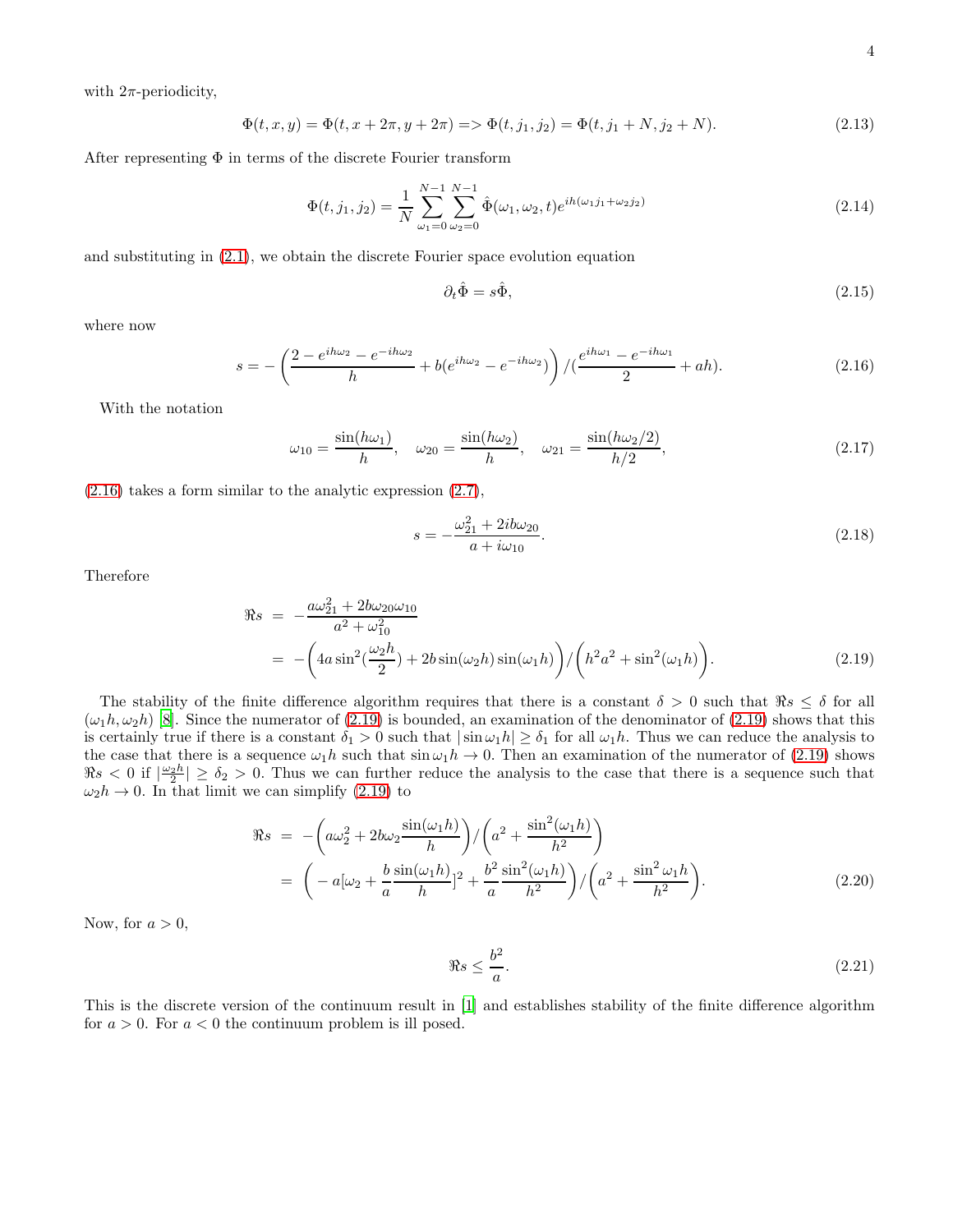#### B. The energy method

For the generalization of numerical stability to variable coefficients and quasilinear problems, it is necessary to show that the finite difference equation (2.3) is stable against lower order perturbations. For that purpose, we first establish an energy estimate.

We denote by  $(\Phi, \Psi)_h$  and  $\|\Phi\|_h$  the usual discrete version of the  $L_2$  scalar product and norm. Also, we employ the standard  $D_0$  and  $D_{\pm}$  finite difference operators which obey the summation by parts rules so that periodicity guarantees that there are no boundary terms. We denote  $\partial_t \Phi = \Phi_t$ .

We first consider the semi-discrete equation

$$
\partial_t (D_{0x} \Phi + a\Phi) = D_{+y} D_{-y} \Phi - 2b D_{0y} \Phi + S, \quad a > 0. \tag{2.22}
$$

We have

$$
(\Phi, \partial_t (D_{ox}\Phi + a\Phi))_h = -||D_{+y}\Phi||_h^2 + (\Phi, S)_h
$$

or

$$
(\Phi, D_{0x}\Phi_t)_h + \frac{a}{2}\partial_t \|\Phi\|_h^2 = -\|D_{+y}\Phi\|_h^2 + (\Phi, S)_h,
$$

which gives

$$
\frac{a}{2}\partial_t \|\Phi\|_h^2 + \|D_{+y}\Phi\|_h^2 = (D_{0x}\Phi, \Phi_t)_h + (\Phi, S)_h.
$$
\n(2.23)

Next,

$$
(\Phi_t, \partial_t (D_{0x} \Phi + a\Phi))_h = (\Phi_t, D_{+y} D_{-y} \Phi)_h - 2b(\Phi_t, D_{0y} \Phi)_h + (\Phi_t, S)_h,
$$

which gives

$$
a\|\Phi_t\|_h^2 + \frac{1}{2}\partial_t \|D_{+y}\Phi\|_h^2 = -2b(\Phi_t, D_{0y}\Phi)_h + (\Phi_t, S)_h.
$$
\n(2.24)

Next,

$$
(D_{0x}\Phi,\partial_t(D_{0x}\Phi+a\Phi))_h=(D_{0x}\Phi,D_{+y}D_{-y}\Phi)-2b(D_{0x}\Phi,D_{0y}\Phi)+(D_{0x}\Phi,S)_h,
$$

which gives

$$
\frac{1}{2}\partial_t \|D_{0x}\Phi\|_h^2 = -2b(D_{0x}\Phi, D_{0y}\Phi) - (D_{0x}\Phi, a\Phi_t)_h + (D_{0x}\Phi, S)_h.
$$
\n(2.25)

Addition of  $(2.23)$ – $(2.25)$  gives

$$
\partial_t \left( \frac{a}{2} \|\Phi\|_h^2 + \frac{1}{2} \|D_{+y}\Phi\|_h^2 + \frac{1}{2} \|D_{0x}\Phi\|_h^2 \right) + \|D_{+y}\Phi\|^2 + a \|\Phi_t\|_h^2
$$
  
=  $(1 - a)(D_{0x}\Phi, \Phi_t)_h - 2b(\Phi_t, D_{0y}\Phi)_h - 2b(D_{0x}\Phi, D_{0y}\Phi)_h + (\Phi + \Phi_t + D_{0x}\Phi, S)_h.$  (2.26)

Now standard inequalities, e.g.  $2(\Phi, \Psi)_h \leq ||C\Phi||_h^2 + ||C^{-1}\Psi||_h^2$ , lead to the finite difference version of the energy estimate for the continuum problem obtained in [1],

$$
\frac{1}{2}\partial_t \left( a\|\Phi\|_h^2 + \|D_{+y}\Phi\|_h^2 + \|D_{0x}\Phi\|_h^2 \right) + \|D_{+y}\Phi\|_h^2 + \frac{3a}{8}\|\Phi_t\|_h^2
$$
\n
$$
\leq \text{const} \left( \|\Phi\|_h^2 + \|D_{+y}\Phi\|_h^2 + \|D_{0x}\Phi\|_h^2 + \|S\|_h^2 \right), \tag{2.27}
$$

which controls the growth of  $\Phi$  and its derivatives.

As in the continuum problem, the same technique shows that the finite difference equation

$$
\partial_t (D_{0x} \Phi + a\Phi) = (D_{+x}D_{-x} + D_{+y}D_{-y})\Phi - 2bD_{0y}\Phi + cD_{0x}\Phi + d\partial_t \Phi + e\Phi + S \tag{2.28}
$$

has an energy estimate provided the lower order terms satisfy  $(a - d) > 0$ . In addition, estimates for the higher derivatives of  $\Phi$  follow from the equations obtained by differentiating or finite differencing (2.28). These properties are sufficient to guarantee the stability of the corresponding evolution problem with variable coefficients.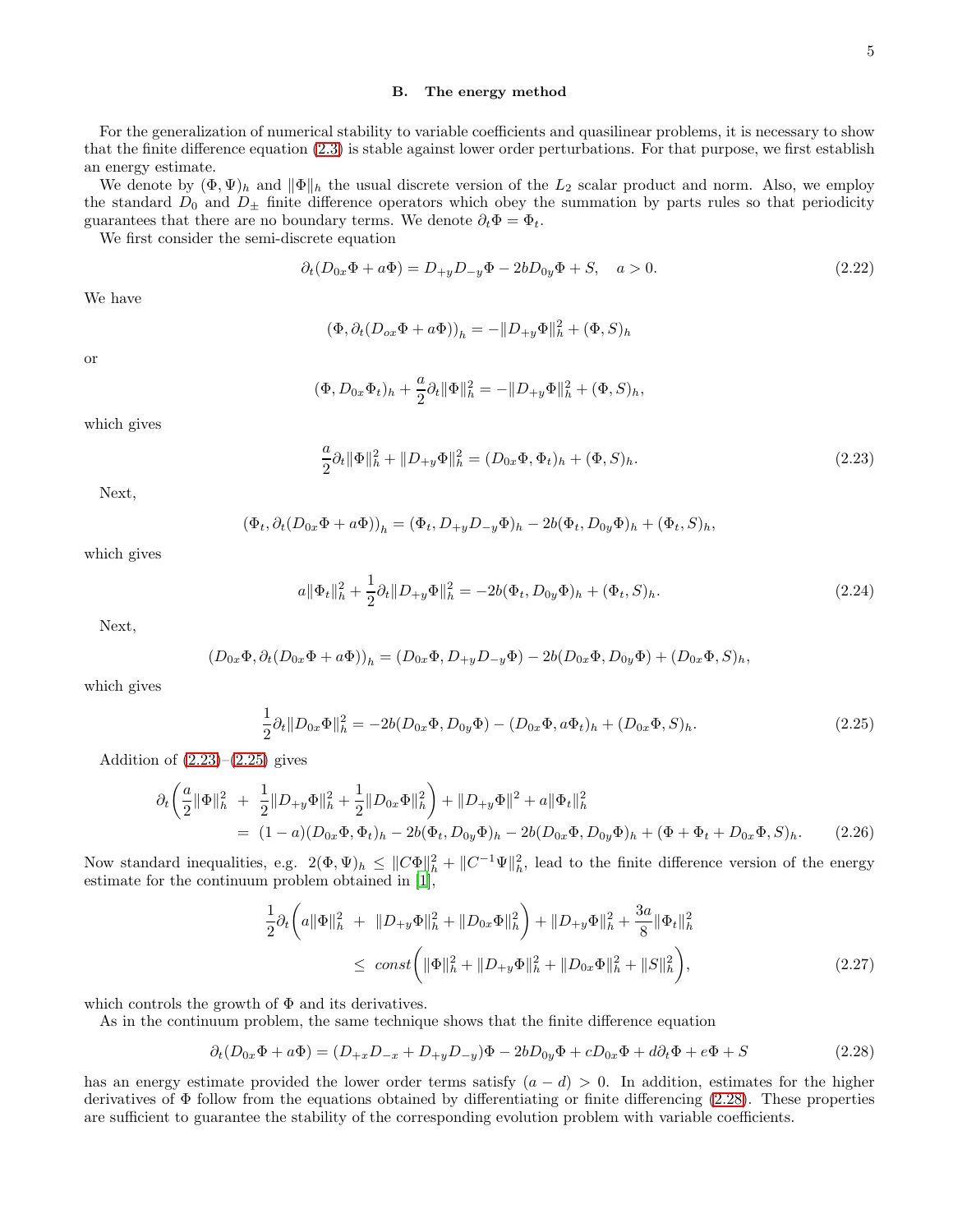#### III. SIMULATION OF THE CAUCHY PROBLEM

In order to test and explore the properties of the characteristic evolution algorithms described in Sec. II, we implement a code based upon a 2-dimensional discrete Fourier transform on a periodic  $(x, y)$  grid, with a 4<sup>th</sup> order Runge-Kutta time integrator. For convenience, we carry out the simulations in the domain  $(x, y) \in [0, 1)$ , with the appropriate rescaling of the conventions used in Sec. II. Except for convergence tests, the simulations were carried out on a basic grid of size  $N \times N = 64^2$ , with  $h = \Delta x = 1/N$  and timestep  $\Delta t = h/5$ , corresponding to a Courant factor  $\Delta t / \Delta x = 1/5$ .

Periodicity in the x-direction implies that the x-axis is a closed lightlike line. The simulations are performed in order to test and analyze the resulting behavior of the wave equations  $(2.1)$  and  $(2.2)$ , and are divided between (i) source free evolution with non-zero initial data and (ii) evolution with non-vanishing source and vanishing initial data.

For the first set of simulations, we prescribe initial data consisting of a compact pulse

$$
\Phi(0, x, y) = f(x, y) = Ax^4 y^4 (x - 1)^4 (y - 1)^4,
$$
\n(3.1)

and vanishing source  $S = 0$ , with amplitude  $A = 10<sup>4</sup>$ , which normalizes the magnitude close to unity.

For the second set of simulations, we prescribe vanishing initial data  $\Phi(0, x, y) = 0$  and switch a compact source on and off according to

$$
S = A\partial_t \left[ (t - t_1)(x - x_1)(y - y_1)(t - t_2)(x - x_2)(y - y_2) \right]^4, \quad t_1 \le t \le t_2, \ x_1 \le x \le x_2, \ y_1 \le y \le y_2,\tag{3.2}
$$
\n
$$
S = 0, \quad \text{otherwise},
$$

where the amplitude is again  $A = 10^4$ , for the same consideration. The source is turned on at  $t_1 = 2$ , and shut off at  $t_2 = 8$ , with peak amplitude at  $t = 4$ . The spatial dependence of the pulse is compactified between  $x_1 = y_1 = 0.2$ , and  $x_2 = y_2 = 0.8$ .

#### A. Convergence Tests

Convergence tests were based upon three grids of size  $N_A \times N_A$ , with  $N_A = 64/A$ , in the ratio  $A = (1, 2, 4)$ ,  $h_A = Ah$ , while keeping the Courant factor fixed at  $\Delta t_A/h_A = 1/5$ . The Cauchy convergence rate r was found in terms of the corresponding computed solutions  $\Phi_A(t, j_1, j_2)$  according to the formula

$$
r(t) = \frac{\log(||\Phi_4 - \Phi_2||_h/||\Phi_2 - \Phi_1||)_h}{\log(2)}.
$$
\n(3.3)

In Fig. 1 we plot the measured convergence rate (3.3) for the three grids in the interval  $0 \le t \le 10$ . The convergence rate  $r(t) \approx 2$  is in excellent accord with that expected from the second order finite difference approximations (2.3) and (2.4). At late times, the convergence rate for the double-null problem slowly degrades because of the inability of the coarsest  $16 \times 16$  grid to resolve the high frequency growing modes (2.9).

#### B. Stability Tests

Test runs for the two systems (2.1) and (2.2) confirmed the results for the well-posedness of the analytic problem found in [1]:

- For  $a < 0$ , both problems are ill posed. Numerical instability is evident and the runs quickly crash.
- For the double-null system (2.1) with  $a = 1$  and  $|b| > 0$ , there are exponentially growing modes but the runs are numerically stable and convergent.
- For the null-timelike system (2.2) with  $a = 1$  and  $|b| < a$ , there are no growing modes. For  $|b| > a$ , there are exponentially growing modes, but the runs are numerically stable and convergent.
- In all simulations for  $a > 0$ , the wave remains smooth and there is no sign of numerical instability.

Figure 2 displays the effect of the lower order terms for the evolution of the double-null system with  $a = 2b = 1$ , for the initial pulse (3.1) and source  $S = 0$ . The fastest growing mode in the analytic problem is not evident at the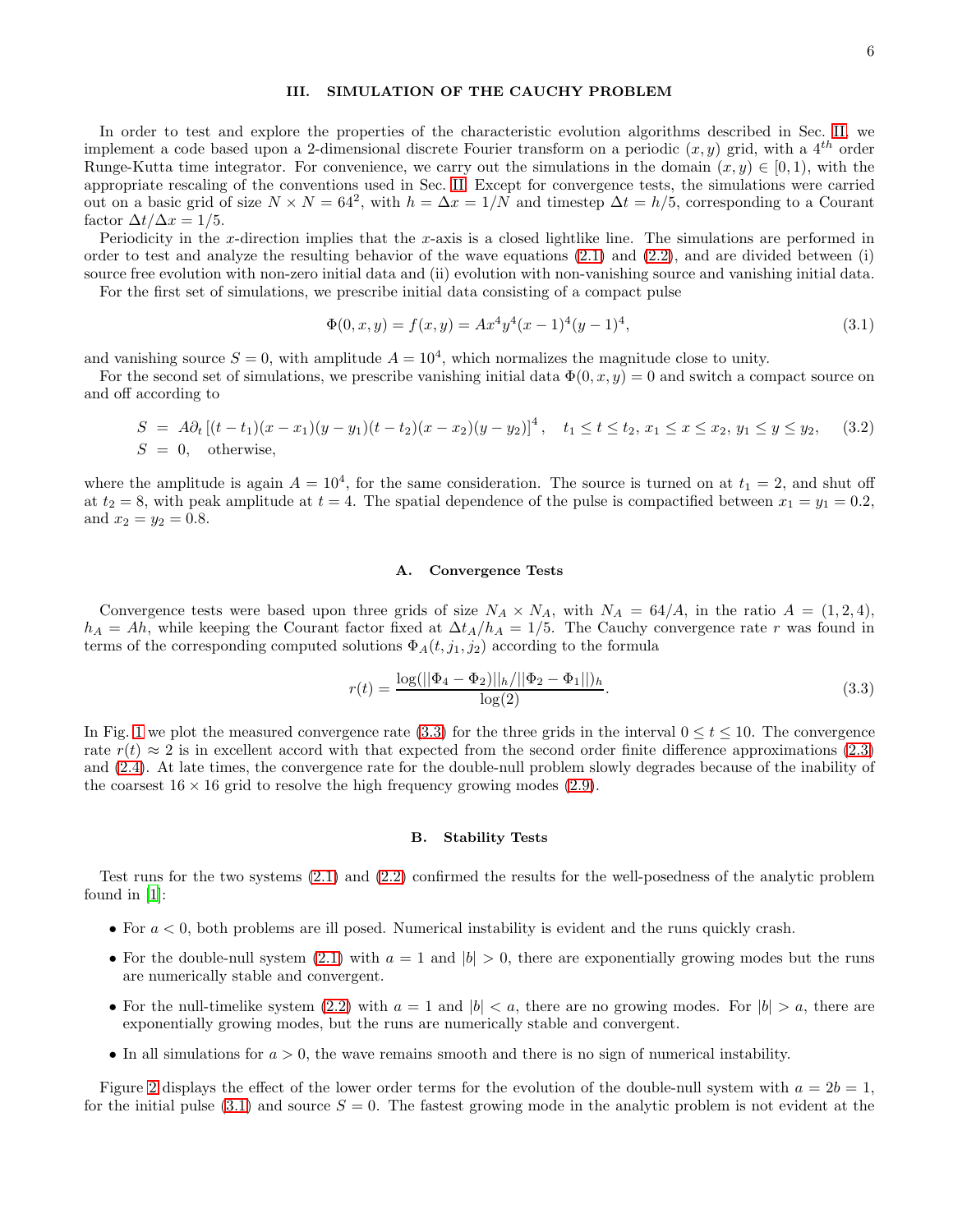

FIG. 1: Convergence rate  $r(t)$ , in the interval  $0 \le t \le 10$ , of the numerical solution  $\Phi$  for the double-null case (2.1) and null-timelike case (2.2), with  $b = 0.1$  and  $a = 1$ .

early time  $t = 1$  but becomes dominant at  $t = 25$ . The solution continues to grow but remains smooth, showing no sign of a numerically induced instability. There is more extreme growth for the case  $a = b = 1$ .

For the null-timelike system (2.1), the quasi-normal modes

$$
\Phi = e^{st + i(\omega_1 x + \omega_2 y)}\tag{3.4}
$$

have growth (decay) rate  $\Re s$  given by (2.11). Consequently,  $\Re s < 0$  for  $|b| < a$  and the modes are damped. Simulations for  $a = 1$  and  $b = 0.5$  show no sign of growth and the wave decays at late times. For  $b > a$ , (2.11) implies that the dominant growing mode satisfies  $\omega_2 = -b\omega_1/a$  so that the wave develops a symmetry along the lines  $x-(b/a)y = const.$ For the neutrally stable case  $a = b = 1$  illustrated in Fig. 3, initial growth of the critical mode with  $\omega_2 = -\omega_1$  is evident at  $t = 5$ . As shown in Fig. 4, this neutrally stable mode does not exhibit exponential growth or decay but settles into a constant amplitude traveling wave. The late time behavior shows the expected symmetry along the diagonal lines  $x - y = const.$  (For  $b = -a$  the symmetry switches to the diagonals  $x + y = const.$ )



FIG. 2: Snapshots of the simulation of the double-null system  $(2.1)$ , with initial pulse  $(3.1)$ , for  $b = 0.5$  and  $a = 1$ . On the left, at  $t = 1$ , the growing mode is barely visible. On the right, at  $t = 25$ , the growing mode dominates but the smoothness indicates no sign of a numerically induced instability. The case  $b = 1$  shows more extreme growth.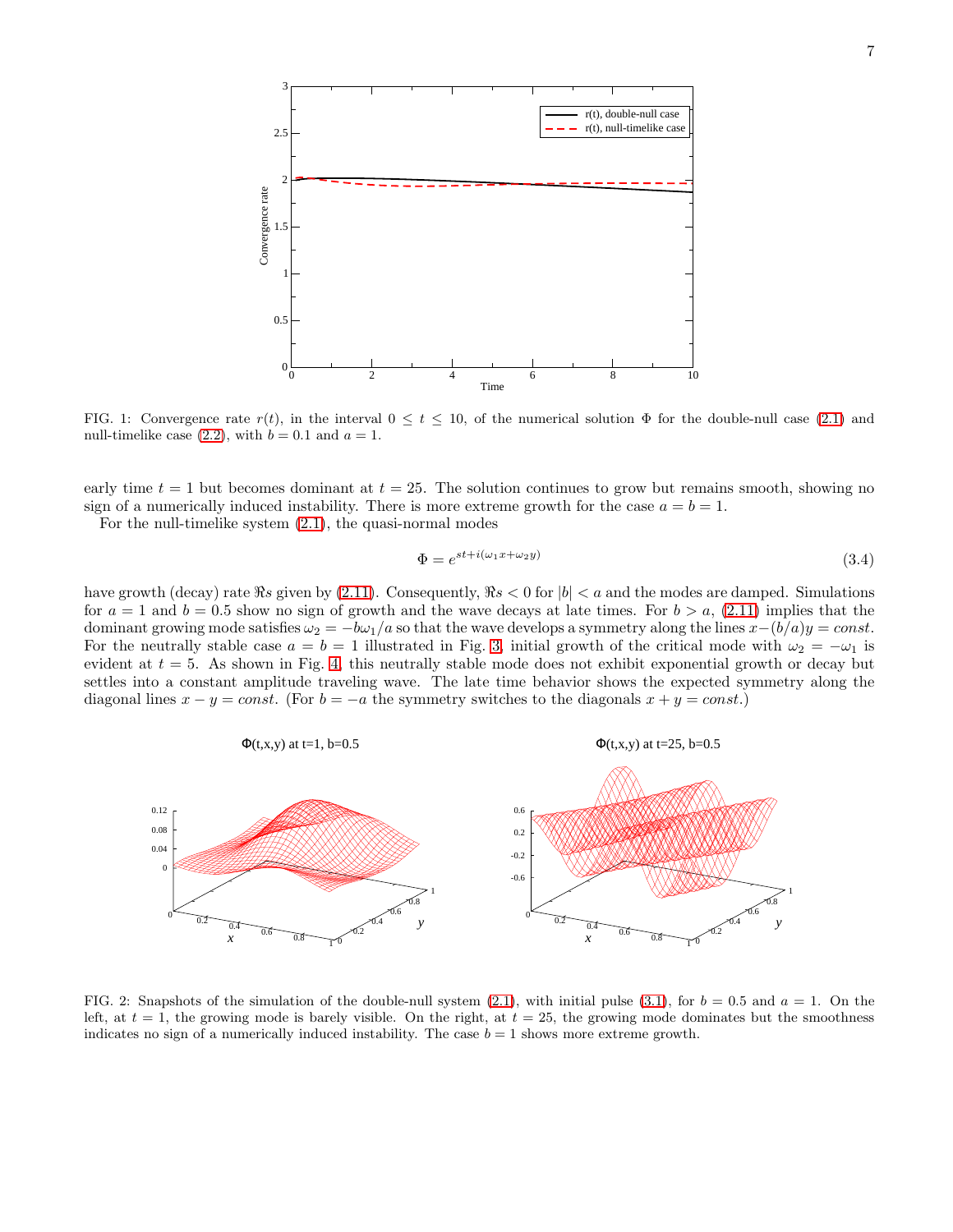

FIG. 3: Snapshots of the simulation of the null-timelike system (2.2), with initial pulse (3.1) for the neutrally stable case  $b = a = 1$  At  $t = 1$  (left), the pulse has begun to develop asymmetry. At  $t = 5$  (right), the critical mode with symmetry along the diagonal lines has begun to form.



FIG. 4: Late time behavior of the null-timelike system (2.2), with initial initial pulse (3.1), for the neutrally stable case  $b = a = 1$ . The late time behavior at  $t = 30$  (left) and  $t = 50$  (right) shows that critical mode maintains a constant amplitude as the wave travels.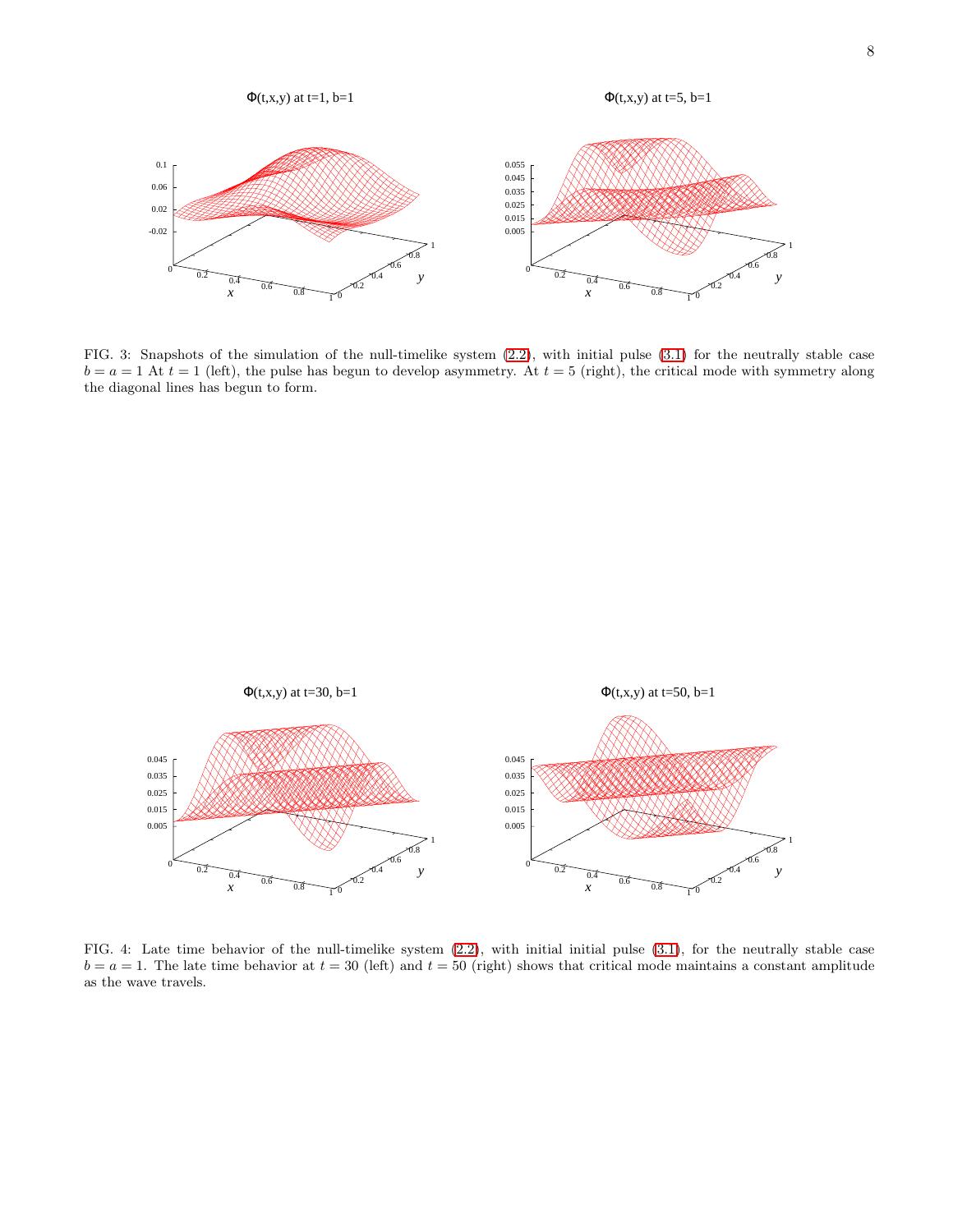#### C. Simulations of the double-null problem

Here we present simulations of the double-null problem  $(2.1)$  for the case  $a = 1$  and  $b = 0.1$  where no growing modes are excited. First, for the compact initial pulse  $(3.1)$  with source  $S = 0$ , Fig's. 5 and 6 show that two qualitative features emerge on the order of a few crossing times: the y-dependence become uniform and the wave freezes in shape. This behavior can be inferred from the integral

$$
\int dx dy \Phi_t \left( \partial_t (\Phi_x + a\Phi) - \partial_y^2 \Phi + 2b \partial_y \Phi \right) = 0 \tag{3.5}
$$

which implies

$$
\partial_t \int dx dy (\partial_y \Phi)^2 = -2a \int dx dy \Phi_t^2 - 4b \int dx dy \Phi_t \partial_y \Phi. \tag{3.6}
$$

Thus, for  $b \ll a$ , the y-dependence monotonically becomes homogeneous as  $\Phi_t \to 0$  and the waveform freezes as it propagates with zero coordinate velocity along the characteristic in the t-direction.

$$
\Phi(t, x, y) \text{ at } t = 1, \, b = 0.1
$$
\n
$$
\Phi(t, x, y) \text{ at } t = 5, \, b = 0.1
$$



FIG. 5: Early time simulation of the double-null problem for  $b = 0.1$  and  $a = 1$  with initial data (3.1) and source  $S = 0$ . At  $t = 1$  (left plot) the wave has undergone little change but at  $t = 15$  (right plot) it begins to homogenize in the y=direction.



FIG. 6: Late time simulation of the double-null problem for  $b = 0.1$  and  $a = 1$  with initial data (3.1) and source  $S = 0$ . At  $t = 15$  (left plot) the wave has become uniform in the y-direction. At this time the wave has settled into a stable mode and its shape has frozen, as evident from comparison with the right plot at  $t = 50$ .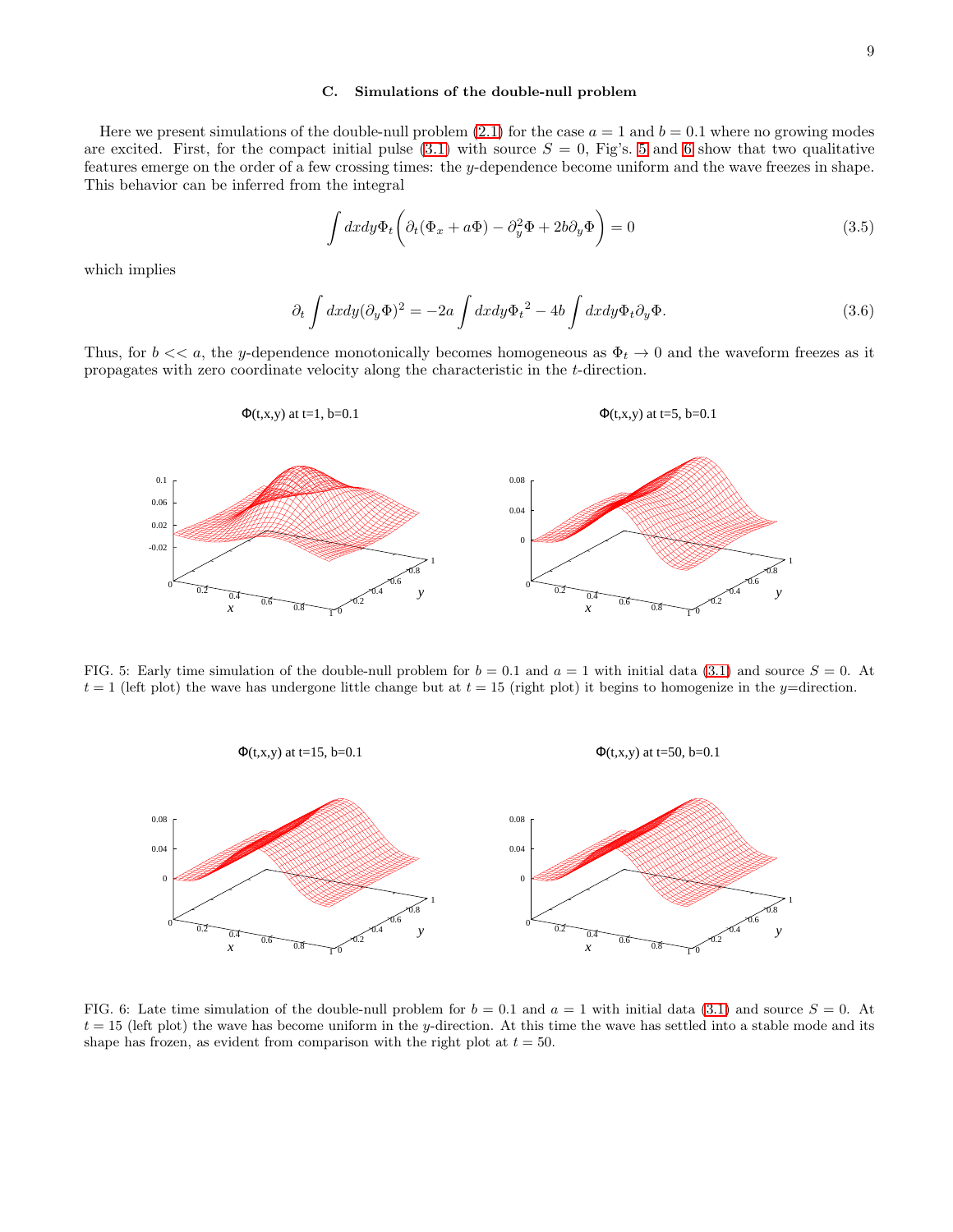$$
S = \delta(x - \frac{1}{2})\partial_t \psi(t),
$$

where  $\psi(t)$  is a compact signal in time. The corresponding solution of (2.1) is

$$
\Phi(t,x) = \frac{e^{-a/2}}{1 - e^{-a}} e^{-ax} \psi(t), \quad 0 \le x < \frac{1}{2}
$$

$$
\Phi(t,x) = \frac{e^{a/2}}{1 - e^{-a}} e^{-ax} \psi(t), \quad \frac{1}{2} < x < 1.
$$

Notably, a signal emitted in the forward x-direction instantaneously circuits the closed lightlike line and returns to the source.

Figures 7 and 8 present snapshots of the numerical evolution of the double-null problem with the compact pulseshaped source (3.2) for  $b = 0.1$  and  $a = 0.5$ . In Fig. 7, at  $t = 2.1$  just after the source has turned on, it is clear that the signal has instantaneously propagated around the closed lightlike curve in the x-direction. The effect of the a-term is to damp the signal as it returns to the source.

After the source is turned off at  $t = 8$ , the wave continues to spread in the y-direction as its amplitude decays. At  $t = 10$ , there is little evidence of the original compactness of the source. At late times, as shown in Fig. 8, the wave continues to decay as it becomes more uniform.



FIG. 7: Simulation of the double-null problem for  $b = 0.1$  and  $a = 0.5$  with compact source (3.2). The left plot shows the shape of the source, at  $t = 2.1$ , just after it has been turned on. At this same time, the right plot shows that the resulting wave has instantaneously propagated around the closed lightlike line in the x-direction.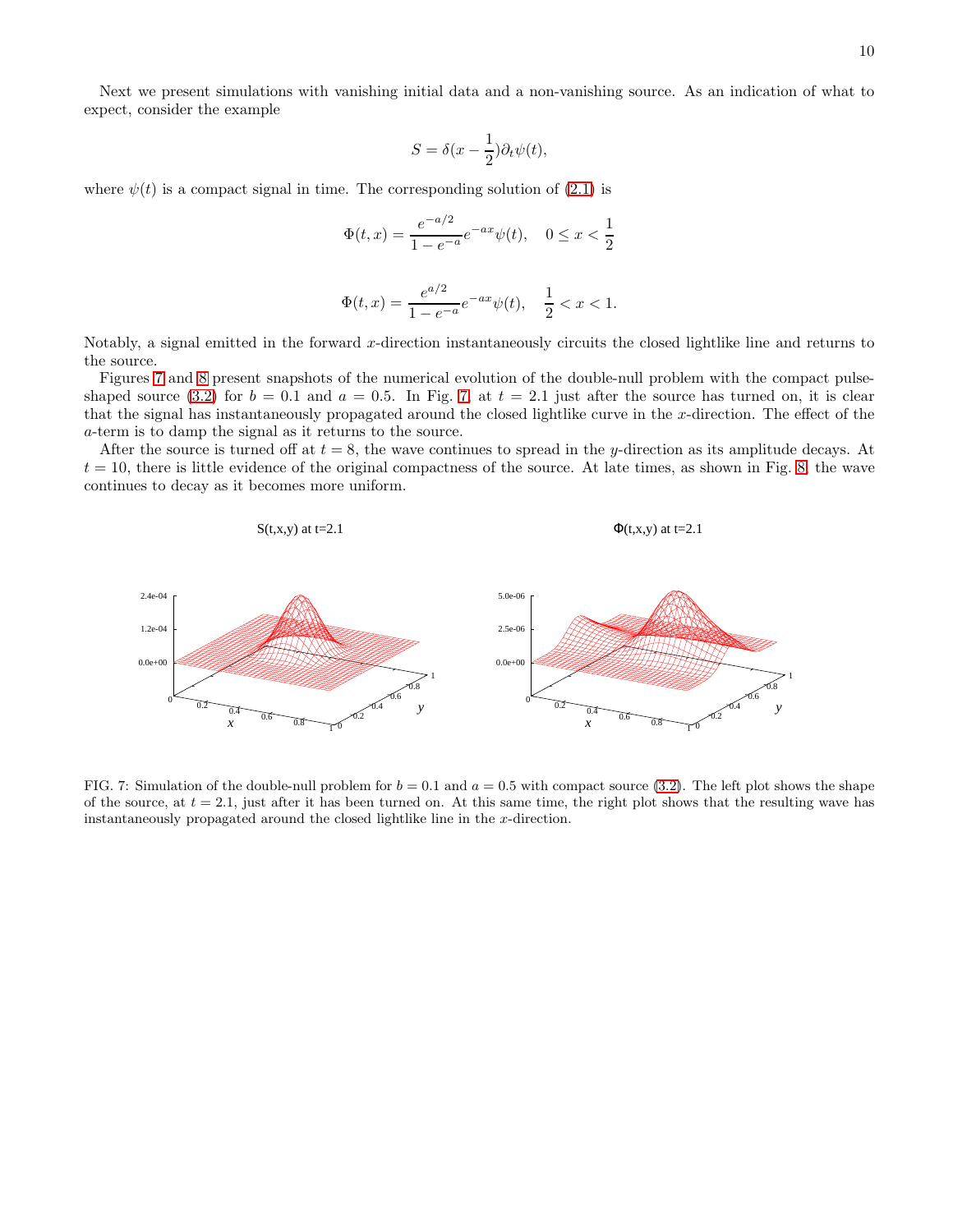

FIG. 8: The propagation of the signal several crossing times after the source (3.2) has turned off for the double-null problem with  $b = 0.1$  and  $a = 0.5$ . At  $t = 10$  (left plot), the wave has spread in the y-direction and there is no remaining evidence of the original compactness of the source. The plot at  $t = 25$  (right) shows that the solution continues to slowly decay as it becomes more uniform.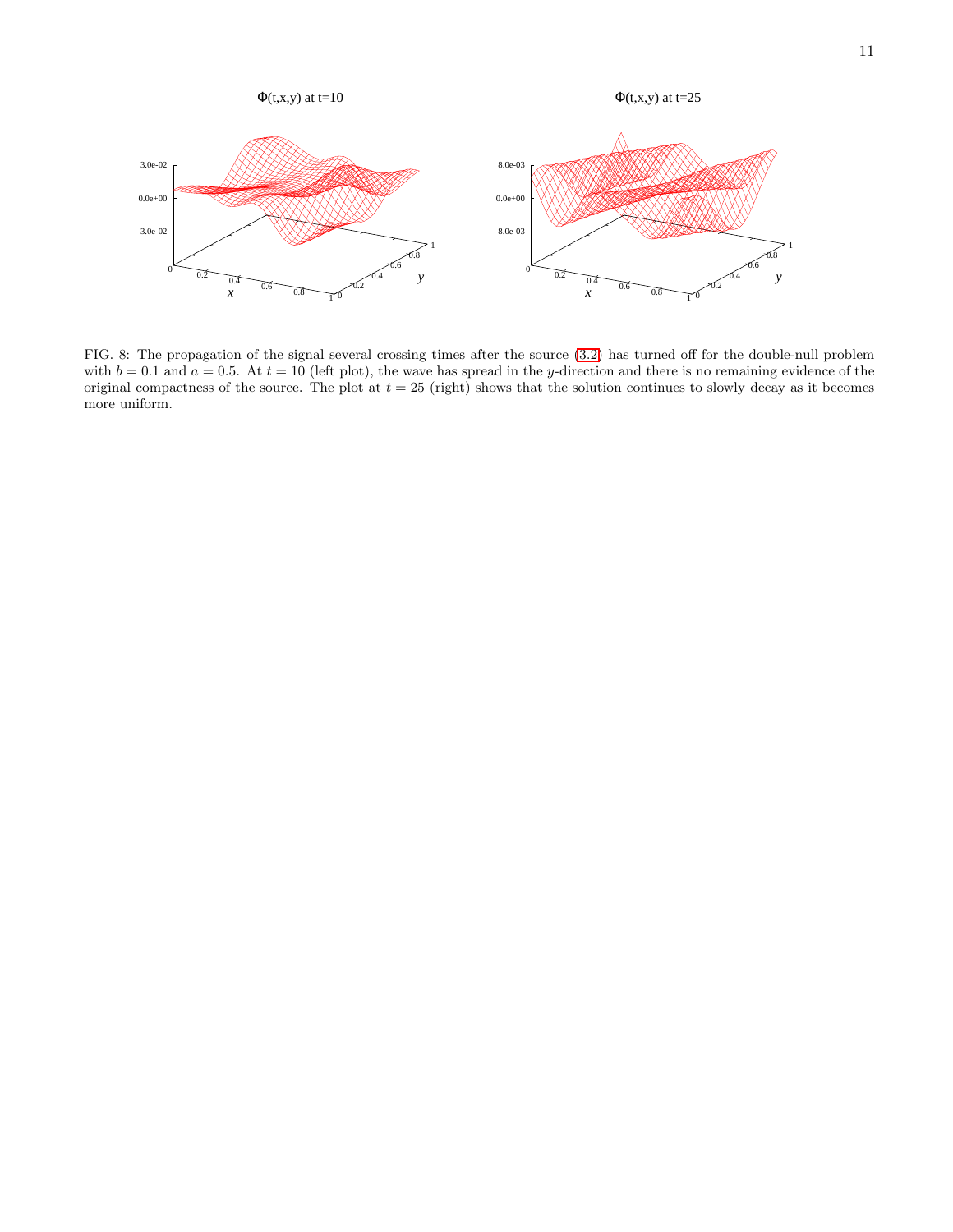#### D. Simulations of the null-timelike problem

Here we present simulations of the null-timelike problem (2.2), for the case  $a = 1$  and  $b = 0.1$  where no growing modes are present. Now the t-direction is no longer characteristic and there are waves propagating in both the  $\pm x$ -directions. For simulations with source  $S = 0$ , an analysis analogous to that leading to (3.6) for the double-null problem gives

$$
\partial_t \int dx dy \left( (\partial_x \Phi)^2 + (\partial_y \Phi)^2 \right) = -2a \int dx dy \Phi_t^2 - 4b \int dx dy \Phi_t \partial_y \Phi. \tag{3.7}
$$

For  $b \ll a$ , (3.7) implies that the amplitude decays monotonically as  $\Phi_t \to 0$ . As in the double-null problem, the simulations with initial pulse  $(3.1)$  show that the y-dependence becomes uniform after a few crossing times, as illustrated in Fig. 9. However, the x-dependence persists as the wave decays, as can be understood in terms of the damping rate (2.11) for the quasi-normal modes. After the y-dependence has damped out, i.e. as  $\omega_2 \to 0$ , (2.11) reduces to

$$
\Re s \to -\frac{a}{1 + (a^2/\omega_1^2)}\tag{3.8}
$$

so that the long wavelength x-dependence damps very slowly as  $\Phi \to const.$ 



FIG. 9: Evolution of the null-timelike problem for  $b = 0.1$  and  $a = 1$  with initial pulse (3.1) and source  $S = 0$ . At  $t = 1$  (left plot) the wave has undergone little change. At  $t = 15$  (right plot) the wave has become uniform in the y-direction and has settled into a long wavelength mode traveling in the x-direction.

Next, we present snapshots of the simulation of the null-timelike problem for  $b = 0.1$  and  $a = 0.5$  with vanishing initial data and the compact pulse-shaped source S given by  $(3.2)$ . The left snapshot in Fig. 10 at  $t = 2.1$ , just after the source is turned on, shows that the signal has instantaneously propagated around the closed lightlike line in the x-direction. The right snapshot at  $t = 25$  shows that at late times the wave has homogenized in the y-direction as it decays into a long wavelength mode of diminishing amplitude traveling in the x-direction.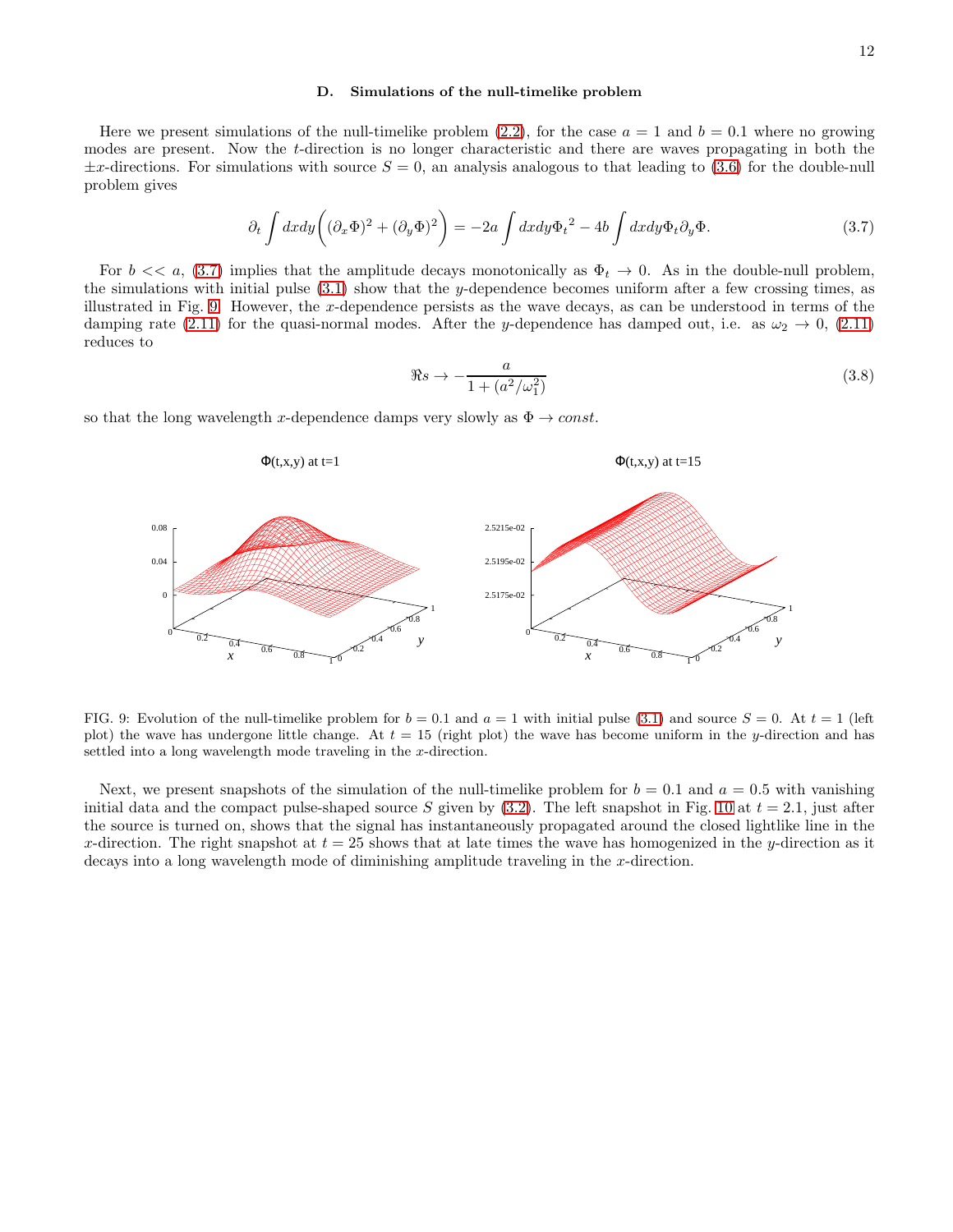

FIG. 10: Simulation of the null-timelike problem for  $b = 0.1$  and  $a = 0.5$  with compact source (3.2). The left snapshot at  $t = 2.1$ , just after the source is turned on, shows that the signal has instantaneously propagated around the closed lightlike line in the x-direction, very similar to the corresponding double-null problem illustrated in Fig. 7. The late time behavior in the right snapshot at  $t = 25$  shows that the wave homogenizes in the y-direction as it decays, but in a quite different manner than the decay in the double-null problem illustrated in Fig. 8.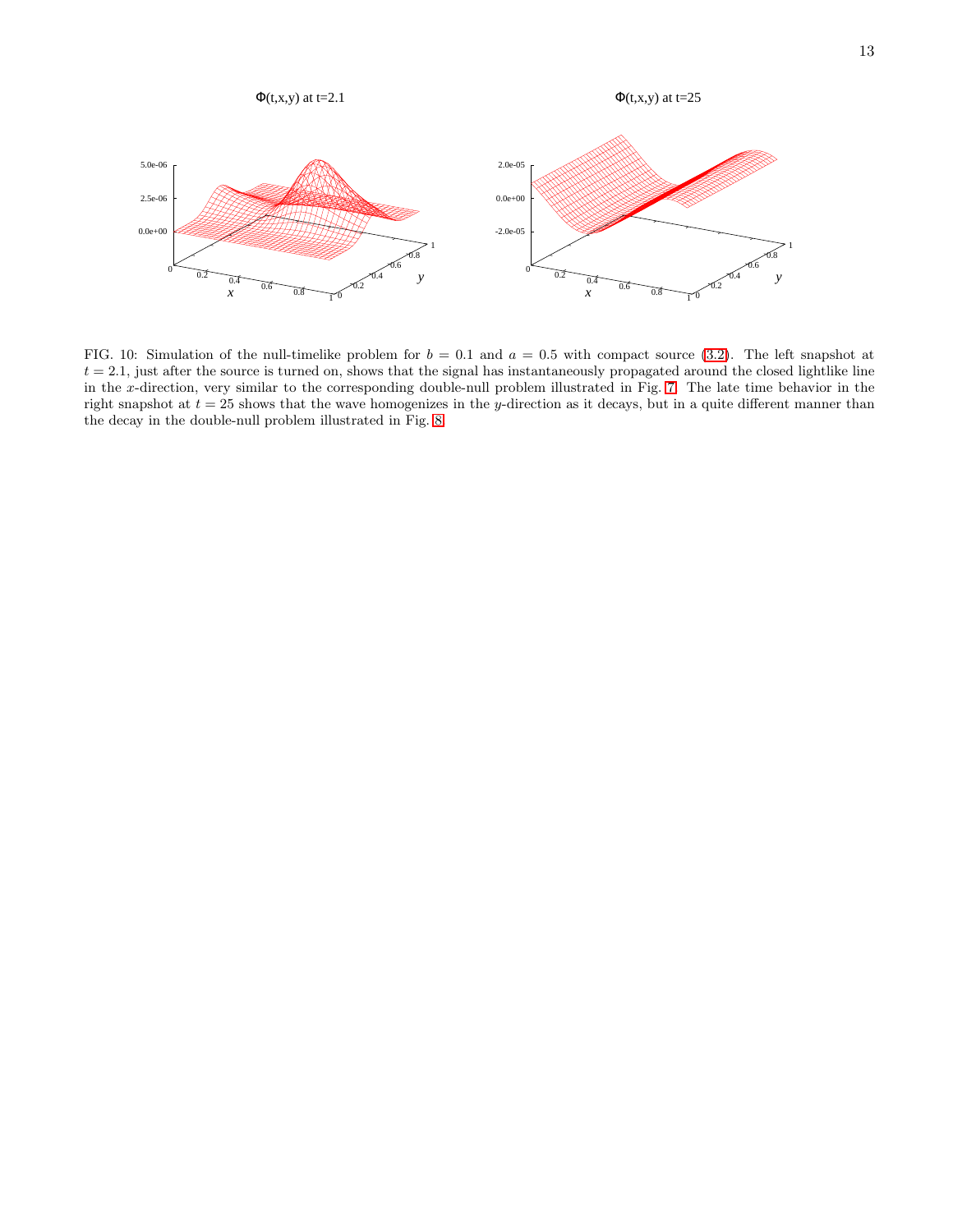#### IV. MARCHING ALGORITHM FOR THE HALF-PLANE PROBLEM

We first consider the initial-boundary value problem for

$$
\partial_t(\partial_x \Phi + a\Phi) = \partial_x^2 \Phi \tag{4.1}
$$

with the semi-discrete approximation

$$
\partial_t \left( D_{0x} \Phi + a \Phi \right) = D_{+x} D_{-x} \Phi, \tag{4.2}
$$

in the half-plane  $0 \le x \le \infty$ , with Dirichlet boundary conditions at the inner time-like boundary  $x = 0$ . The lines  $t =$ const are outgoing characteristics. For this problem, there is no periodicity in the x direction so that the discrete Fourier approach of Sec. II A is no longer appropriate for a numerical algorithm. Although a different spectral (or pseudo-spectral) algorithm could be adopted, we pursue a local finite difference approach. In this case the method of lines is not applicable because reduction of (4.2) to a first order system does not lead to a system of ordinary differential equations in time. Instead, we construct a marching algorithm along the outgoing characteristics, as first developed in [11].

We discretize (4.2) in both time and space on a grid with boundary at  $x = 0$ . This leads to the finite difference equation

$$
D_{0t}(D_{0x}\Phi + a\Phi) = D_{+x}D_{-x}\Phi,
$$
\n(4.3)

where  $t_n = n\Delta t$ . We denote  $\Delta t = \lambda \Delta x = \lambda h$ , in terms of the Courant factor  $\lambda$ . Setting  $\Phi_j^n = \Phi(n\lambda h, jh)$  and centering (4.3) about the virtual grid point  $(n + \frac{1}{2}, j - \frac{1}{2})$ , we use the second order accurate approximations

$$
\partial_t D_0 \Phi = \frac{\Phi_j^{n+1} - \Phi_{j-1}^{n+1} - \Phi_j^n + \Phi_{j-1}^n}{\lambda h^2},\tag{4.4}
$$

$$
\partial_t \Phi = \frac{\Phi_j^{n+1} + \Phi_{j-1}^{n+1} - \Phi_j^n - \Phi_{j-1}^n}{2\lambda h},\tag{4.5}
$$

$$
\partial_x \Phi = \frac{\Phi_j^{n+1} - \Phi_{j-1}^{n+1} + \Phi_j^n - \Phi_{j-1}^n}{2h},\tag{4.6}
$$

and

$$
D_{+}D_{-}\Phi = \frac{\Phi_{j}^{n+1} - 2\Phi_{j-1}^{n+1} + \Phi_{j-2}^{n+1} + \Phi_{j+1}^{n} - 2\Phi_{j}^{n} + \Phi_{j-1}^{n}}{2h^{2}}.
$$
\n(4.7)

With these approximations (4.3) is equivalent to

$$
\frac{\Phi_j^{n+1} - \Phi_{j-1}^{n+1} - \Phi_j^n + \Phi_{j-1}^n}{\lambda h^2} + \frac{a(\Phi_j^{n+1} + \Phi_{j-1}^{n+1} - \Phi_j^n - \Phi_{j-1}^n)}{2\lambda h} = \frac{\Phi_j^{n+1} - 2\Phi_{j-1}^{n+1} + \Phi_{j-2}^{n+1} + \Phi_{j+1}^n - 2\Phi_j^n + \Phi_{j-1}^n}{2h^2} \tag{4.8}
$$

so that

$$
\left(1 + (ah/2) - (\lambda/2)\right)\Phi_j^{n+1} = \left(1 - (ah/2) - \lambda\right)\Phi_{j-1}^{n+1} + (\lambda/2)\Phi_{j-2}^{n+1} + (\lambda/2)\Phi_{j+1}^{n}
$$

$$
+ \left(1 + (ah/2) - \lambda\right)\Phi_j^{n} + \left(-1 + (ah/2) + (\lambda/2)\right)\Phi_{j-1}^{n},\tag{4.9}
$$

which determines  $\Phi_j^{n+1}$ , in terms of  $(\Phi_{j-1}^{n+1}, \Phi_{j-2}^{n+1}, \Phi_{j+1}^n, \Phi_{j}^n, \Phi_{j-1}^n)$ . For  $a=0$ , this is identical to the approximation obtained in [11] which was obtained from an integral identity satisfied by a scalar wave at the corners of a characteristic parallelogram.

The marching algorithm based upon (4.9) proceeds as follows. Let  $\Phi_j^n$  be given on time level  $t_n$  and let  $\Phi_0^{n+1}$  and  $\Phi_1^{n+1}$  be given on time level  $t_{n+1}$ . Then (4.9) determines  $\Phi_2^{n+1}$  and then, sequentially,  $\Phi_3^{n+1}, \Phi_4^{n+1}, \Phi_5^{n+1}$ .... After updating the  $t_{n+1}$  time level, this outward march along the characteristic is repeated to update  $t_{n+2}$ . The required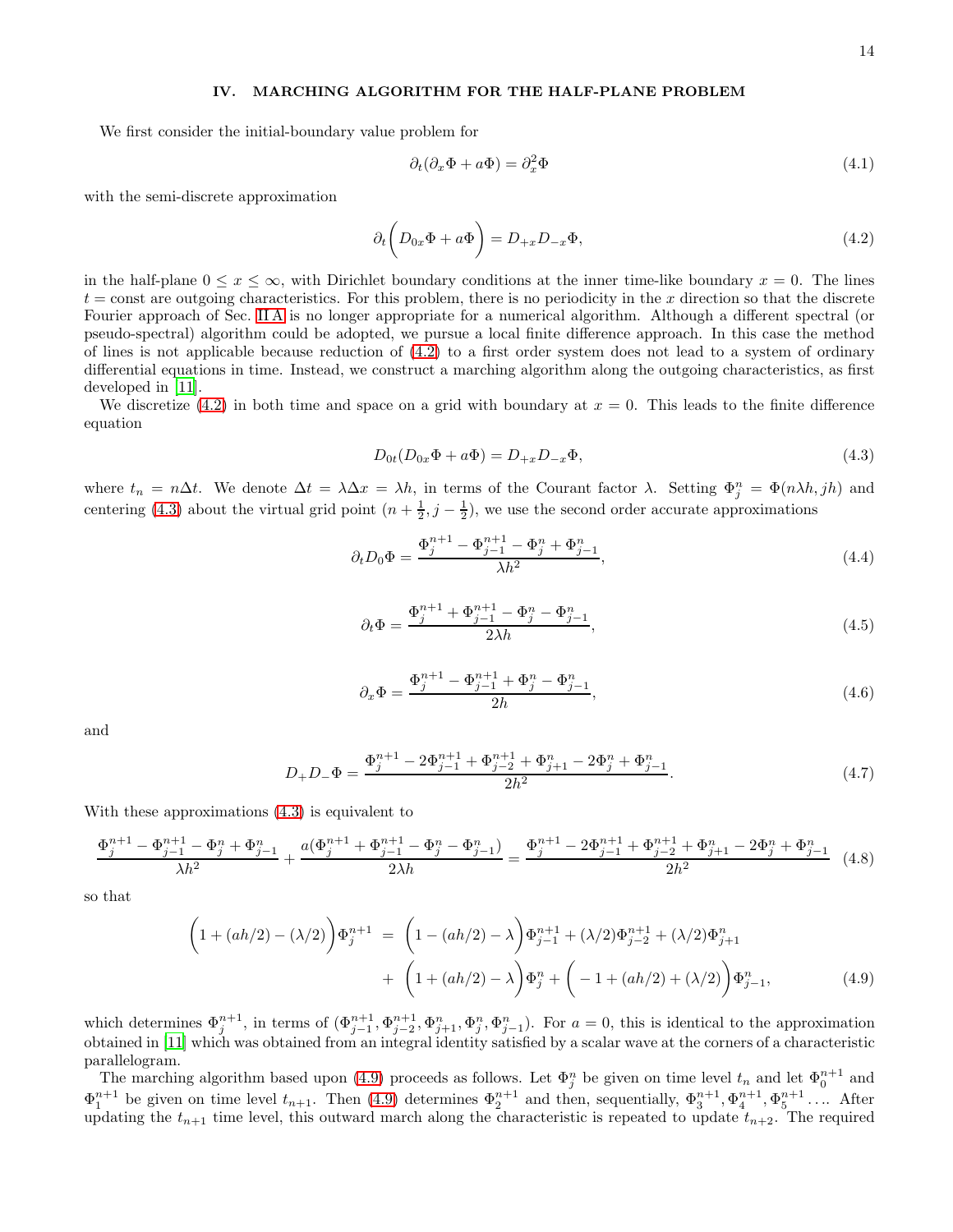initial data are  $\Phi_j^0$ , which are supplied by the characteristic initial data  $\Phi(0, x)$ . The required boundary data are  $\Phi_0^n$ , which are supplied by the Dirichlet boundary data  $\Phi(t,0)$ . In addition, a start-up algorithm is needed to obtain  $\Phi_1^n$ (see below).

The stability of the algorithm can be determined by analyzing the behavior of the Fourier-Laplace modes

$$
\Phi_j^n = e^{st_n} e^{i\omega jh}, \quad t_n = n\lambda h. \tag{4.10}
$$

Substitution into (4.8) leads, after some algebra, to the amplification factor

$$
\hat{Q} = e^{s\lambda h} = \frac{1 - \lambda \sin^2(\omega h/2) + i \cot(\omega h/2) (\lambda \sin^2(\omega h/2) - (ah/2))}{1 - \lambda \sin^2(\omega h/2) - i \cot(\omega h/2) (\lambda \sin^2(\omega h/2) + (ah/2))}.
$$
\n(4.11)

Thus, as found in [11],  $|\hat{Q}| = 1$  for the case  $a = 0$ , i.e. the algorithm is unimodular. For  $a > 0$ ,  $|\hat{Q}| < 1$  and the algorithm is damped. The algorithm is unstable for  $a < 0$ .

An algorithm is unconditionally stable if  $|\hat{Q}| \leq 1$  and stable if  $|\hat{Q}|$  has an upper bound independent of the values of  $\omega$  and h. The above algorithm is unconditionally stable for  $a \ge 0$ . In addition, it is convergent provided  $\lambda < 1$ so that the Courant-Friedrichs-Lewy (CFL) condition (that the numerical domain of dependence contain the analytic domain of dependence) is satisfied. However, the unimodular stability for the limiting case  $a = 0$  makes the algorithm prone to instabilities when extended to higher dimensional systems. In addition, see [12] for a discussion of potential nonlinear instabilities and a technique to control them by introducing artificial dissipation into (4.8). Modulo such higher order terms, the basic finite difference approximation (4.8) appears to be the unique 2-level algorithm which is stable, convergent and second order accurate, i.e. we have not been able to find any other other algorithm with these properties.

The generalization of the marching algorithm to higher dimensions is straightforward using the techniques described in [11]. However, instabilities can arise from the introduction of additional lower order terms. A critical case is the 2-spatial dimension wave equation

$$
\partial_t(\partial_x \Phi + a\Phi) = \partial_x^2 \Phi + \partial_y^2 \Phi - 2b\partial_y \Phi, \quad a > 0.
$$
\n(4.12)

The corresponding CFL condition is  $\lambda < 1/2$ , which is determined by the characteristics in the  $(t, \pm y)$  planes. As before, we discretize the y-dependence on a periodic grid and write  $\Phi_{j_1,j_2}^n = \Phi(t_n, x_{j_1}, y_{j_2})$ . We introduce the second order approximation

$$
[\partial_y^2 \Phi - 2b \partial_y \Phi]_{j_1 - 1/2, j_2}^{n + 1/2} = \frac{1}{2} (D_{+y} D_{-y} - 2b D_{0y}) (\Phi_{j_1 - 1, j_2}^{n + 1} + \Phi_{j_1, j_2}^n),
$$
\n(4.13)

which does not involve the values  $\Phi_{j_1,j_2}^{n+1}$  so that the marching algorithm can be extended to 2-dimension. In order to analyze the stability of the resulting marching algorithm, we consider the modes

$$
\Phi_{j_1,j_2}^n = e^{sn\lambda h} e^{i\omega_1 j_1 h} e^{i\omega_2 j_2 h}.
$$
\n(4.14)

From a calculation analogous to that leading to (4.11), we find

$$
|\hat{Q}|^2 = \frac{\left(1 - A - hB\cot(h\omega_1/2)\right)^2 + \left((A - (ah/2))\cot(\omega_1 h/2) - hB\right)^2}{\left(1 - A + hB\cot(\omega_1 h/2)\right)^2 + \left((A + (ah/2))\cot(\omega_1 h/2) + hB\right)^2},
$$
\n(4.15)

where

$$
A = \lambda \left(\sin^2(h\omega_1/2) + \sin^2(h\omega_2/2)\right) \tag{4.16}
$$

and

$$
B = \frac{\lambda b \sin(\omega_2 h)}{2}.
$$
\n(4.17)

Thus

$$
|\hat{Q}|^2 = 1 + \frac{-4hB\cot(h\omega_1/2) - 2ahA\cot^2(h\omega_1/2)}{\left(1 - A + hB\cot(h\omega_1/2)\right)^2 + \left((A + (ah/2))\cot(h\omega_1/2) + hB\right)^2}.
$$
\n(4.18)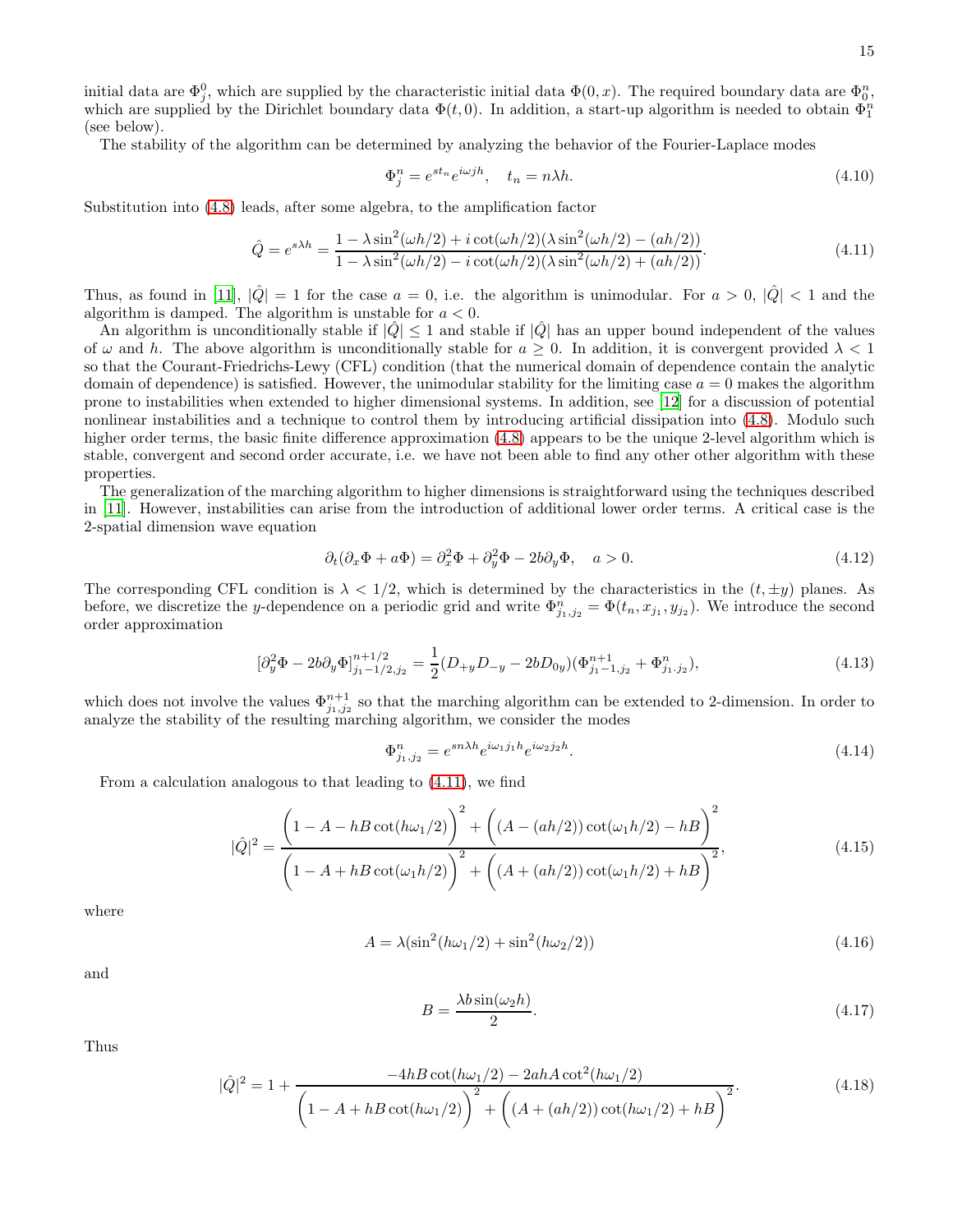For  $b = 0$  and  $a \ge 0$ ,  $|\hat{Q}| \le 1$  and the algorithm is unconditionally stable.

In order to analyze the effect of  $b \neq 0$ , first consider the continuum approximation  $h \approx 0$  with bounded values of  $(\omega_1, \omega_2)$ , for which

$$
\left(-4hB\cot(h\omega_1/2) - 2ahA\cot^2(h\omega_1/2)\right)\sin^2(h\omega_1/2) \approx -\frac{\lambda h^3}{2}\left(2b\omega_1\omega_2 + a(\omega_1^2 + \omega_2^2)\right) \le \frac{\lambda h^3}{2}(|b| - a)(\omega_1^2 + \omega_2^2), \tag{4.19}
$$

so that, referring to (4.15),  $|\hat{Q}| \le 1$  for  $|b| \le a$  and the algorithm remains unconditionally stable. More generally in this approximation,

$$
\begin{aligned} |\hat{Q}|^2 &\approx 1 - \frac{2\lambda h \left(2b\omega_1\omega_2 + a(\omega_1^2 + \omega_2^2)\right)}{\omega_1^2 + a^2} \\ &\le 1 - \frac{2\lambda h \left(a(\omega_2 + \frac{b}{a}\omega_1)^2 - \frac{b^2}{a}\omega_1^2\right)}{\omega_1^2 + a} \le 1 + \frac{2\lambda h b^2}{a}, \end{aligned}
$$

so that the growth rate is bounded independent of  $(\omega_1, \omega_2)$ . Hence the algorithm remains numerically stable but reflects the existence of exponentially growing modes in the analytic problem. In this approximation, note that for  $a = 0$  and  $b \neq 0$  that

$$
|\hat{Q}|^2 \approx 1 - 4\lambda b \frac{\omega_2}{\omega_1},\tag{4.20}
$$

so there would be a catastrophic instability for  $(-b\omega_2)/\omega_1 \to \infty$ . This again reflects the important role of the condition  $a > 0$  in determining the well-posedness of the problem.

Next, for  $a > 0$ , consider the limiting cases where either  $\omega_1 \to \infty$  or  $\omega_2 \to \infty$ , or both, as  $h \to 0$ . We express (4.18) in the form

$$
|\hat{Q}|^2 = 1 + \frac{-2h\left(B(Aa)^{-1/2} + (Aa)^{1/2}\cot(h\omega_1/2)\right)^2 + 2hB^2(Aa)^{-1}}{\left(1 - A + hB\cot(h\omega_1/2)\right)^2 + \left((A + (ah/2))\cot(h\omega_1/2) + hB\right)^2},\tag{4.21}
$$

so that

$$
|\hat{Q}|^2 \le 1 + \frac{2hB^2(Aa)^{-1}}{\left(1 - A + hB\cot(h\omega_1/2)\right)^2 + \left((A + (ah/2))\cot(h\omega_1/2) + hB\right)^2}
$$
  
 
$$
\le 1 + \frac{2hb^2/a}{\left(1 - A + hB\cot(h\omega_1/2)\right)^2 + \left((A + (ah/2))\cot(h\omega_1/2) + hB\right)^2},
$$
 (4.22)

where we have used the identity  $\sin^4 \theta = 4 \sin^2(\theta/2) \cos^2(\theta/2)$  to obtain

$$
B^{2}A^{-1} = \frac{b^{2}\sin^{2}(h\omega_{2}/2)\cos^{2}(h\omega_{2}/2)}{\sin^{2}(h\omega_{1}/2) + \sin^{2}(h\omega_{2}/2)} \leq b^{2}.
$$
\n(4.23)

We observe that uncontrolled growth can only occur if there are values of  $(\omega_1, \omega_2)$  such that the denominator in (4.22) vanishes, which requires

$$
h = -\frac{1 - A}{\cot(h\omega_1/2)} = -(A + \frac{ah}{2})\cot(h\omega_1/2). \tag{4.24}
$$

The second equality in (4.24) implies

$$
\cot^2(h\omega_1/2) = \frac{1-A}{A + (ah/2)} = \frac{1-\lambda\left(\sin^2(h\omega_1/2) + \sin^2(h\omega_2/2)\right)}{\lambda\left(\sin^2(h\omega_1/2) + \sin^2(h\omega_2/2)\right) + (ah/2)},
$$
\n(4.25)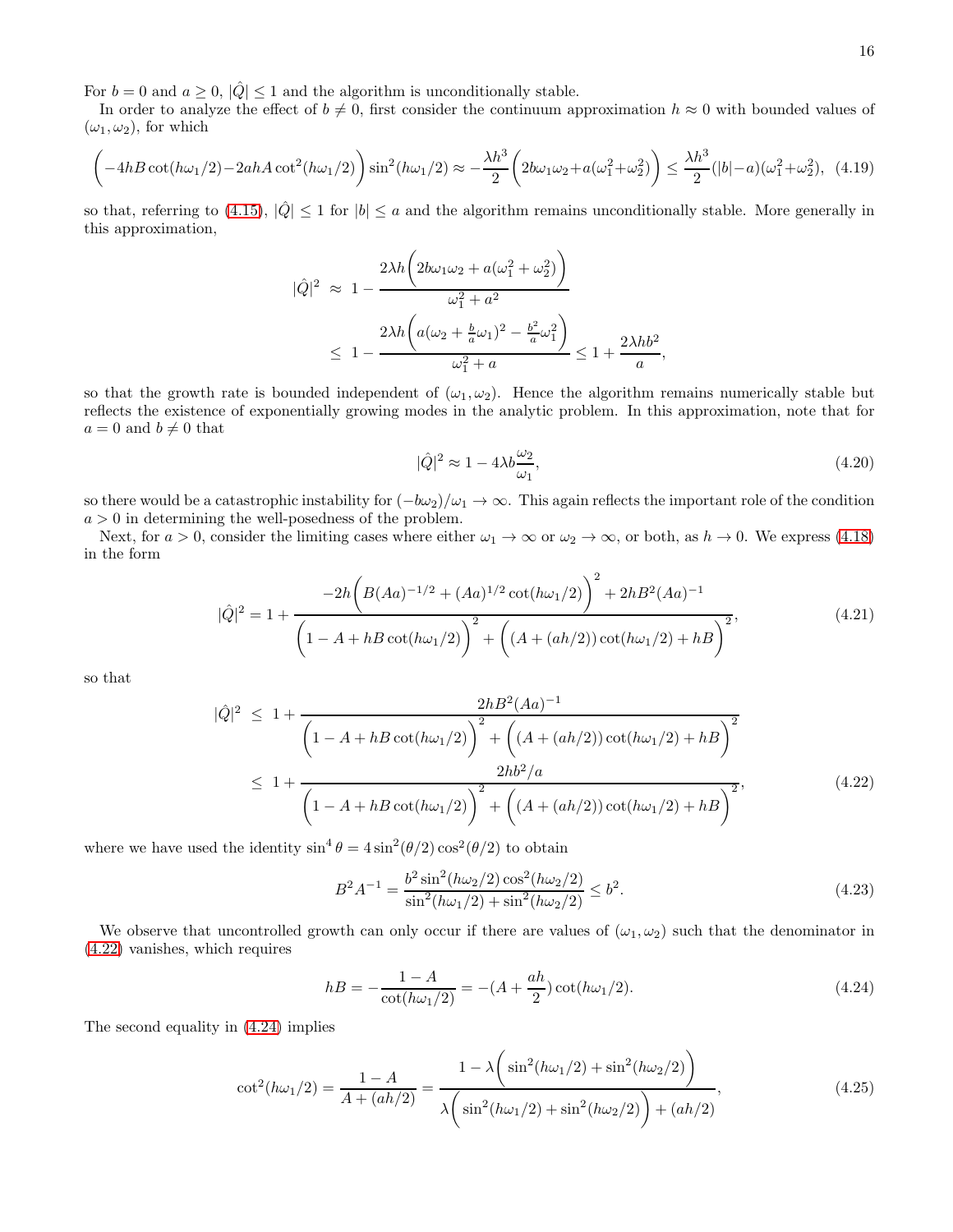so that solving for  $\sin^2(h\omega_1/2)$  gives

$$
\sin^2(h\omega_1/2) = \frac{\lambda \sin^2(h\omega_2/2) + (ah/2)}{1 - \lambda + (ah/2)}
$$
\n(4.26)

as a necessary condition for an unstable mode. However, because  $B = O(h)$ , a straightforward analysis shows that the first equality in  $(4.24)$  rules out such modes for reasonably small values of h. As an example, consider the mode  $\sin^2(h\omega_1/2) = \sin^2(h\omega_2/2) = 1/2$ , (4.26) with  $\lambda = (1/2) - (ah/4)$ , which satisfies (4.26) and is consistent with the Courant condition  $\lambda < 1/2$ . Then the first equality in (4.24) would require,

$$
|b|h = 2|1 - \lambda^{-1}|,\tag{4.27}
$$

which would not be satisfied. The robust stability boundary test described in Sec. V A verifies this conclusion that the marching algorithm is stable.

In Sec. V, we present tests and simulations of the null-timelike problem

$$
\partial_t(\partial_x \Phi + a\Phi) = \partial_x \left( (1-x)^2 \partial_x \Phi \right) + \partial_y^2 \Phi - 2b \partial_y \Phi, \quad 0 \le x \le 1, \quad 0 \le y < 1, \quad t \ge 0,
$$
\n(4.28)

with periodicity in y. We assign Dirichlet boundary values at  $x = 0$ . The boundary at  $x = 1$  is an ingoing characteristic surface and requires no boundary condition. It is analogous to the boundary at null infinity obtained by conformal compactification. The finite difference approximation (4.7) is modified according to

$$
\partial_x \left( (1-x)^2 \partial_x \Phi \right) = (1-x)^2 \partial_x^2 \Phi - 2(1-x) \partial_x \Phi \approx (1-x)^2 D_{+x} D_{-x} \Phi - 2(1-x) D_{0x} \Phi, \tag{4.29}
$$

which is evaluated at the mid-point  $(j_1 - 1/2, j_2)$  at time  $t_{n+1/2}$  by

$$
(1-x)^2 D_{+x} D_{-x} \Phi = \frac{1}{2} (1-x_{j_1-1})^2 D_{+x} D_{-x} \Phi_{j_1-1,j_2}^{n+1} + \frac{1}{2} (1-x_{j_1})^2 D_{+x} D_{-x} \Phi_{j_1,j_2}^n
$$
(4.30)

and

$$
-2(1-x)D_{0x}\Phi = -(1-x_{j_1-1/2})D_{0x}\left(\Phi_{j_1-1/2,j_2}^{n+1} + \Phi_{j_1-1/2,j_2}^n\right).
$$
\n(4.31)

These approximations, along with the previous second order approximations for the other terms in the wave equation, allow the values of  $\Phi_{N_1,j_2}^{n+1}$  at the outer (characteristic) boundary  $x=1$  to be updated in terms of values previously determined by the marching algorithm. The startup algorithm at the inner boundary  $x = 0$  is more complicated since an approximation for  $\partial_x^2 \Phi$  requires a minimum of three grid points. In order to circumvent this difficulty we write

$$
\partial_x^2 \Phi = \lambda \partial_x \partial_t \Phi - \partial_x (\lambda \partial_t - \partial_x) \Phi.
$$
\n(4.32)

Here the first term on the right hand side only requires a two-point stencil as in (4.4). In addition, the second term can be approximated to second order by a stencil involving only the first two points on the upper time level,

$$
\partial_x(\lambda \partial_t - \partial_x) \Phi_{1/2,j_2}^{n+1/2} = \frac{1}{h} D_{0x} (\Phi_{1/2,j_2}^{n+1} - \Phi_{3/2,j_2}^n) = \frac{1}{h^2} (\Phi_{1,j_2}^{n+1} - \Phi_{0,j_2}^{n+1} - \Phi_{2,j_2}^n + \Phi_{1,j_2}^n). \tag{4.33}
$$

Along with the other terms in the wave equation, this can be used to determine  $\Phi_{1,j_2}^{n+1}$  in terms of the Dirichlet boundary data  $\Phi_{0,j_2}^{n+1}$  and previously determined values.

## V. SIMULATION OF THE NULL-TIMELIKE STRIP PROBLEM

Here we apply the marching algorithm described in Sec. IV to simulate the initial-boundary value problem for the wave equation (4.28),

$$
\partial_t(\partial_x \Phi + a\Phi) = \partial_x \left( (1-x)^2 \partial_x \Phi \right) + \partial_y^2 \Phi - 2b \partial_y \Phi, \quad t \ge 0,
$$
\n(5.1)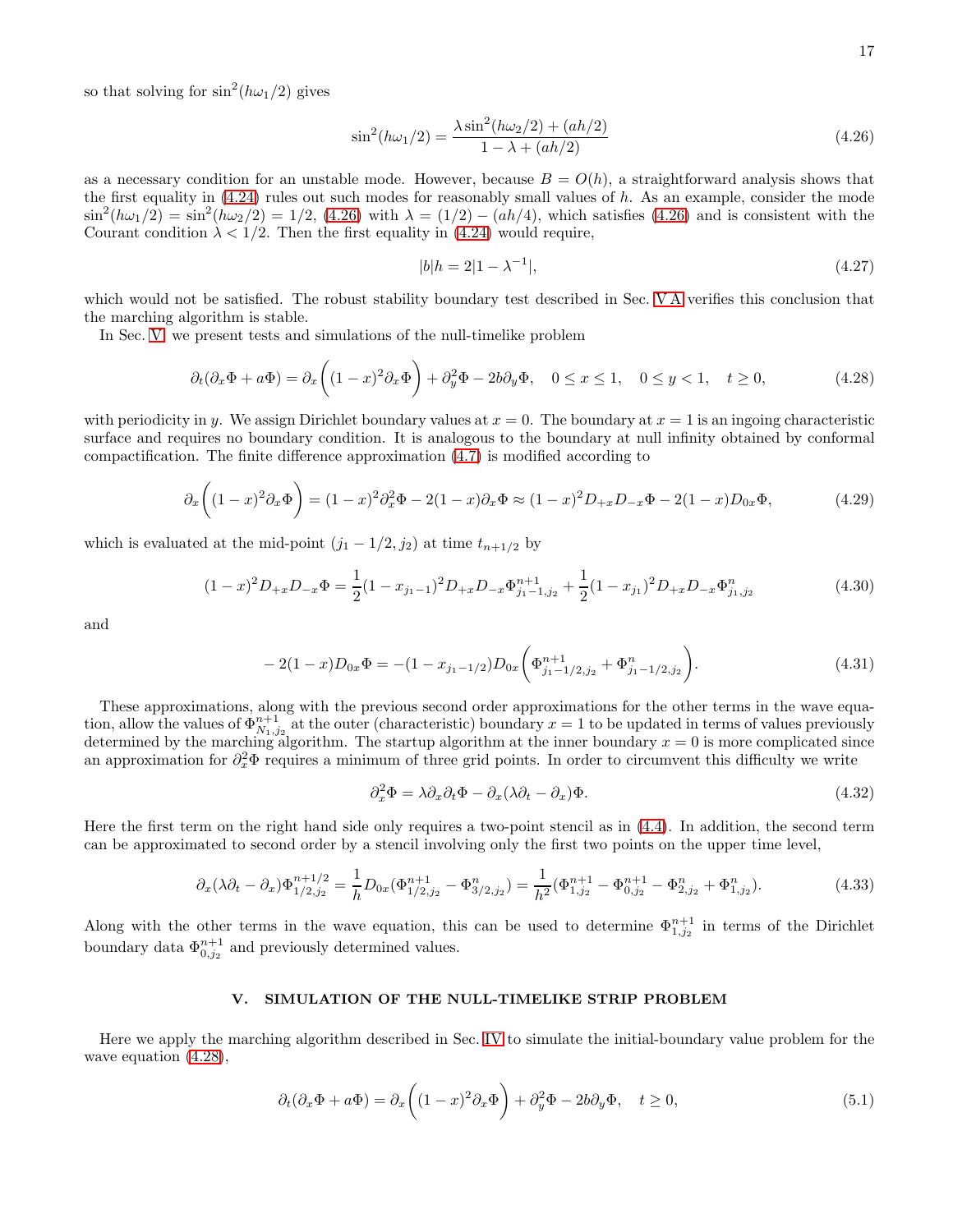in the strip  $0 \le x \le 1$ ,  $0 \le y < 1$ , with periodicity in the y-direction. We assign initial data and Dirichlet boundary data

$$
\Phi(0, x, y) = f(x, y) \quad \Phi(t, 0, y) = q(t, y). \tag{5.2}
$$

The principle part of the wave operator in (5.1) corresponds to the metric

$$
ds^2 = -4(1-x)^2 dt^2 - 4dt dx + dy^2.
$$

This implies that the boundary at  $x = 1$  is an ingoing characteristic hypersurface so that no boundary condition should be applied there.

This strip problem with  $a > 0$  was shown to be well posed in [1], where an energy estimate established that the solution and its derivatives remain bounded. We demonstrate this by the stability and convergence tests in Sec's. V A and V B. The simulations in Sec's V C illustrate the effects of the lower order a-term.

#### A. Stability

The analysis in Sec. IV showed that the marching algorithm for the problem  $(5.1)$  is stable for  $a > 0$ . For  $a < 0$ , the problem is ill posed and numerical stability cannot be expected. We confirm these results by carrying out robust stability boundary tests [13] based upon random initial and boundary data. The test is implemented using a random number generator that changes at each time-step. The test was run on a grid of size  $N \times N = 64^2$ , with  $h = \Delta x = 1/N$ and timestep  $\Delta t = h/5$ , with an amplitude for the random noise of  $A = 1$ , for a time  $t = 10$ . The graph of the time dependence of the  $L_{\infty}$  norm for the case  $a = b = 1$  is shown in Figure 11. There is no sign of numerical instability.



FIG. 11: Time dependence of the  $L_{\infty}$  norm  $||\Phi||_{\infty}$  for the robust stability boundary test with  $a = b = 1$ .

The instability for cases  $a < 0$  is not as pronounced as for the tests of the Cauchy problem. This is because the unstable modes are propagated off the grid through the characteristic boundary at  $x = 1$ . Consequently, the robust stability test is not as effective as in the case of the strip problem between two timelike boundaries. Nevertheless, rapid unstable growth is evident for sufficiently negative values of a.

#### B. Convergence

We carry out two convergence tests. In the first, the initial-boundary data is based upon the exact solution for  $b=0,$ 

$$
\Phi = e^{st} \phi(x) \cos(\omega y), \quad s = -\frac{\omega^2}{a} \tag{5.3}
$$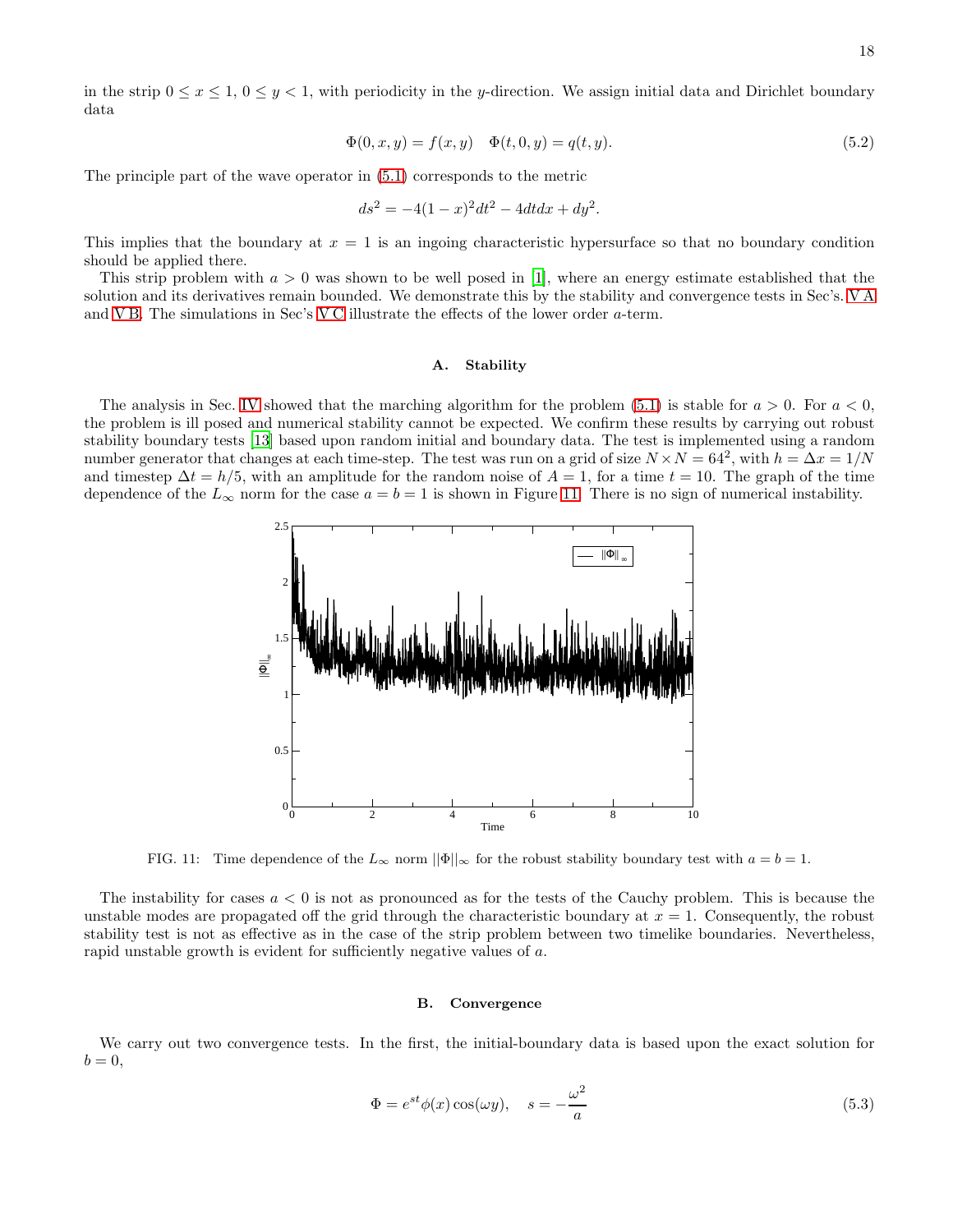where

$$
\phi(x) = e^{sx/(1-x)}.\tag{5.4}
$$

In this test we set  $\omega = 2\pi$  and  $a = 10$  so that the exponential decay of the solution can be resolved with reasonable sized grids  $N_A \times N_A$ , with  $N_A = 64/A$  in the ratio  $A = (1, 2)$ . On these grids, the convergence to the exact solution is measured with Courant factor  $\Delta t_A/h_A = 1/5$  in the interval  $0 \le t \le 1$ . The convergence rate  $r(t) \approx 2$ , shown in the left plot of Fig. 12, is in excellent accord with the second order finite difference approximations.

We also test Cauchy convergence for the case  $a = b = 1$  for the simulation of the initial pulse

$$
\Phi(0, x, y) = A [(x - x_1)(y - y_1)(x - x_2)(y - y_2)]^4, \quad x_1 \le x \le x_2, y_1 \le y \le y_2, \n\Phi(0, x, y) = 0, \quad \text{otherwise},
$$
\n(5.5)

with vanishing boundary data. We take  $x_1 = y_1 = 0.1$ ,  $x_2 = y_2 = 0.9$  and amplitude  $A = 10^5$ . The Cauchy convergence rate  $r(t)$ , measured for three grids of size  $N_A \times N_A$ , with  $N_A = 128/A$ , with  $A = (1, 2, 4)$ , and Courant factor  $\Delta t_A/h_A = 1/5$ , is shown in the right plot of Fig. 12. We again obtain clean second order convergence  $r(t) \approx 2$ .



FIG. 12: Left: Convergence rate  $r(t)$  to the exact solution (5.3) in the interval  $0 \le t \le 1$ , with  $a = 10$  and  $b = 0$ . Right: Cauchy convergence rate  $r(t)$  for simulation of the initial pulse (5.5) with  $a = b = 1$ .

#### C. Damping, radiation tails and the a-term

In order to reveal the effects of the a-term in (5.1) first consider the exact 1-dimensional solutions for the case  $a=0,$ 

$$
\Phi(t,x) = F_1(t) + F_2(t + \frac{1}{1-x}).\tag{5.6}
$$

Here  $F_1(t)$ , with  $F_2 = 0$ , describes a purely outgoing wave emanating from the inner boundary. For the simulation of such a purely outgoing wave, we choose the pulsed signal

$$
F_1(t) = A[(t - t_1)(t - t_2)]^4
$$
,  $t_1 = 0.2$ ,  $t_2 = 0.8$ ,  $F_1(t) = 0$  for  $t < t_1$  and  $t > t_2$ ,

corresponding to the initial and boundary data

$$
\Phi(0, x) = 0, \quad \Phi(t, 0) = F_1(t). \tag{5.7}
$$

We choose the amplitude  $A = 10^4$  to make the peak of order unity. For  $a = 0$  the profile  $\Phi(t, 1)$  of the waveform passing through the outer boundary is identical with the inner boundary data, i.e.  $\Phi(t, 1) = F_1(t)$ , and the error is the order of machine precision. For  $a > 0$ , the solution to (5.1) resulting from the data (5.7) is no longer given by  $(5.6)$  and shows the effects of backscatter. Figure 13, which compares the waveforms  $\Phi(t, 1)$  resulting from the initial data (5.7) for the cases  $a = 0$ ,  $a = 0.1$  and  $a = 1$ , illustrates the damping of the outgoing waveform due to the *a*-term. The a-term produces a tail to the waveform which decays on a time scale increasing with the size of a.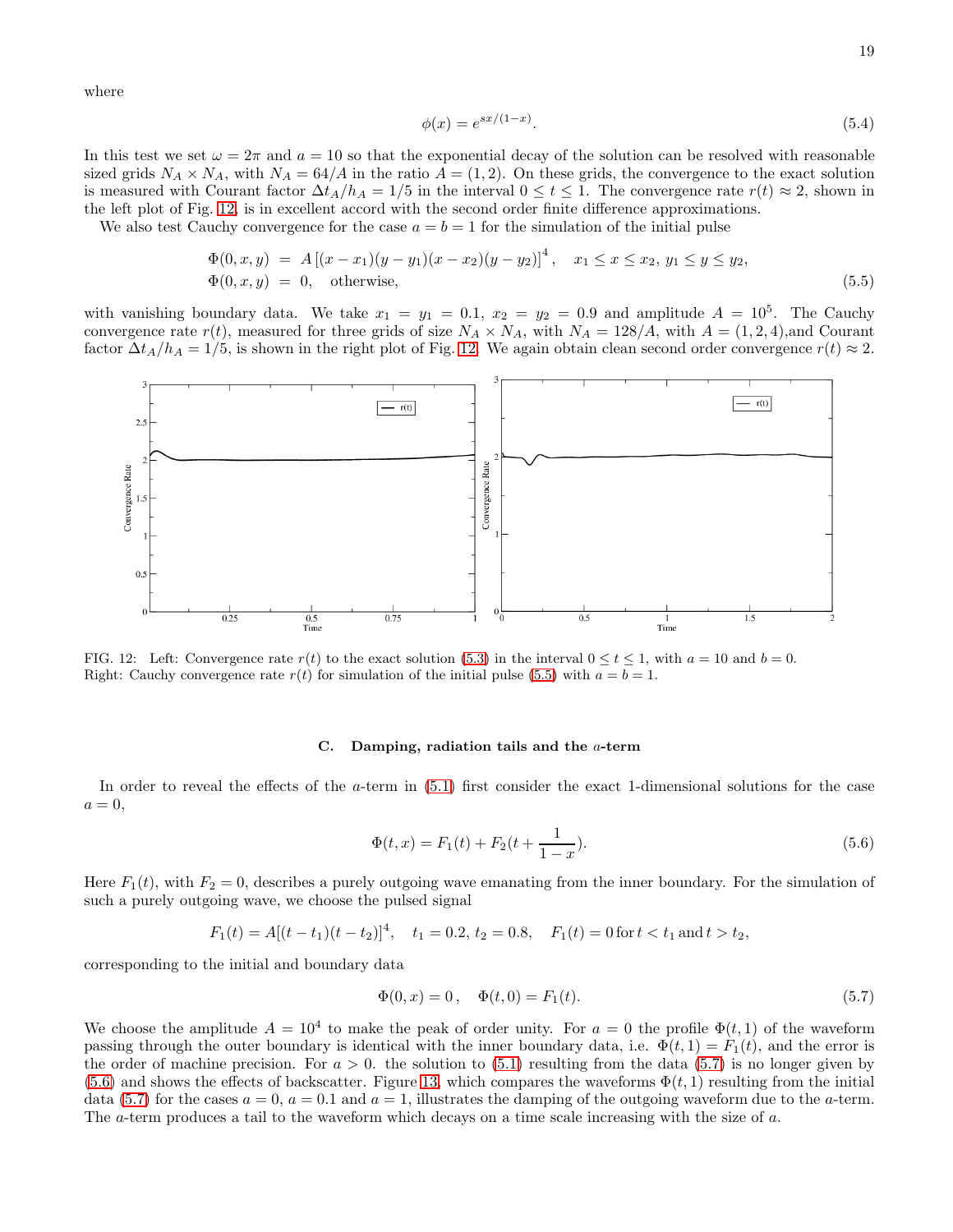Snapshots of  $\Phi(t, x)$  for  $a = 1$  are given in Fig. 14 at times  $t = 0.5$  (in the middle of the signal  $F_1(t)$ ) and  $t = 2.0$ (after the signal has turned off). The snapshots exhibit a distinctive, almost horizontal slope near the outer boundary, which can be explained by evaluating  $(5.1)$  at  $x = 1$ ,

$$
\partial_t \left( \partial_x \Phi(t, 1) - a \Phi(t, 1) \right) = 0, \quad a = 1,
$$
\n(5.8)

which implies

$$
\partial_x \Phi(t,1) = -\Phi(t,1),\tag{5.9}
$$

since  $\Phi(0, x) = 0$ . During the signal, when  $\Phi(t, 1)$  is large and positive, this results in a negative slope at  $x = 1$  but during the tail, as  $\Phi(t, 1)$  decays to zero, this slope becomes very small.



FIG. 13: The waveform at the outer characteristic boundary corresponding to the purely outgoing data (5.7). The a-term produces a tail which decays on a time scale increasing with a.



FIG. 14: Snapshots  $\Phi(t, x)$  for  $a = 1$ , with boundary data (5.7). The left plot in the middle of the signal at  $t = 0.5$  is dominated by the negative slope at the outer boundary resulting from  $(5.9)$ . The right plot at  $t = 2$  shows that this slope becomes small during the tail decay.

These 1-dimensional results shed light on the behavior in the 2-dimensional case obtained by adding a compact y-dependence to the pulsed boundary data,

$$
\Phi(0, x, y) = 0, \quad \Phi(t, 0, y) = A[(t - t_1)(t - t_2)(y - y_1)(y - y_2)]^4, \quad (t_1, y_1) = 0.2, \quad (t_2, y_2) = 0.8. \tag{5.10}
$$

The left plot of Fig. 15 shows a snapshot of the wave in the middle of the signal at  $t = 0.5$ . Where the y-dependence of the pulse is peaked, it is similar to the left plot Fig. 14 for the 1-dimensional case. Similarly the snapshot during the tail decay at  $t = 2$  in the right plot of Fig. 15 is almost identical to the right plot of Fig. 14, differing only by some backscatter of the original pulse.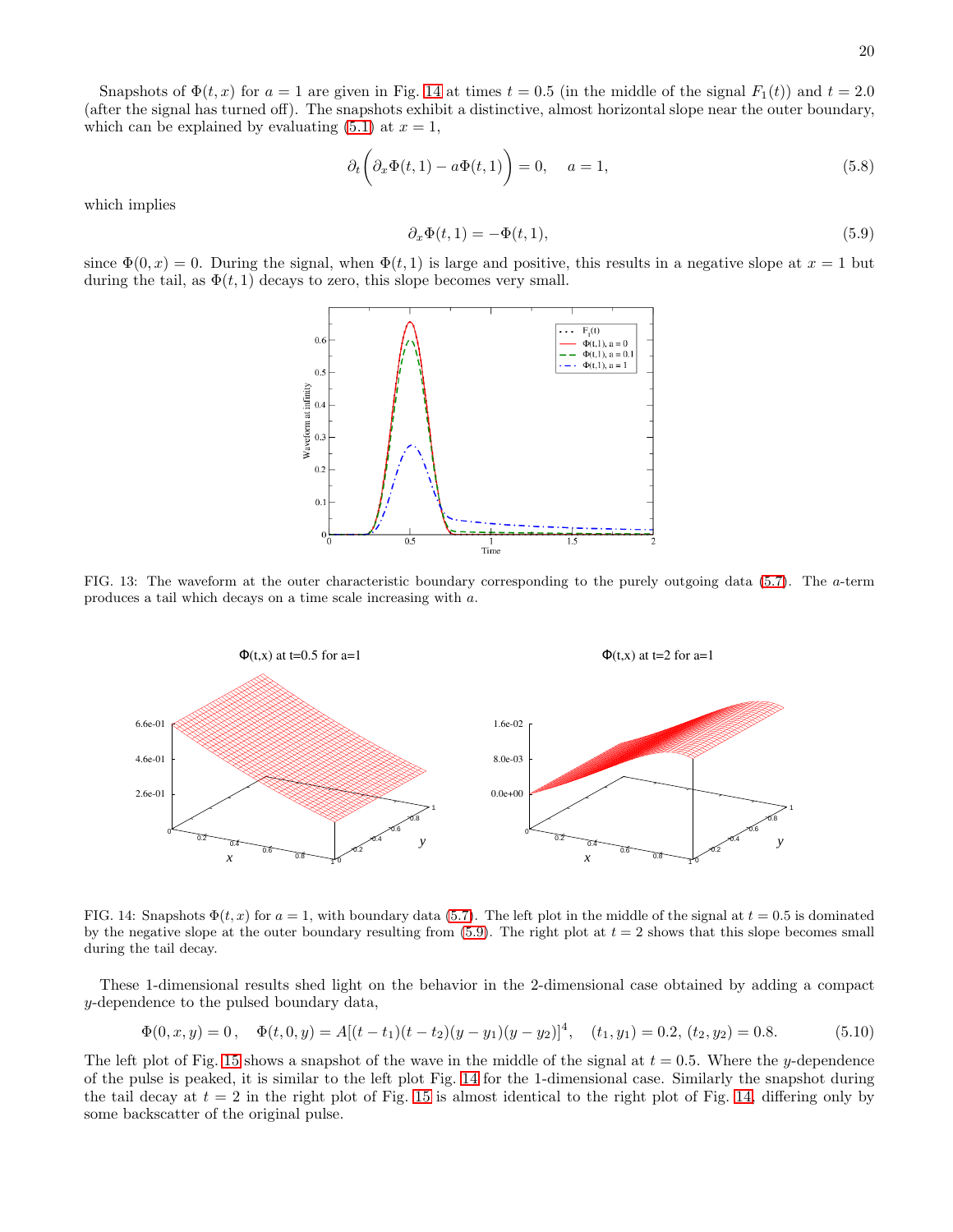

FIG. 15: Snapshots  $\Phi(t, x, y)$  for  $a = 1$  and  $b = 0$ , with pulse shaped boundary data (5.10) during the middle of the signal at  $t = 0.5$  (left plot) and during the tail decay at  $t = 2$  (right plot). The similarity to the 1-dimensional case in Fig. 14 is evident.